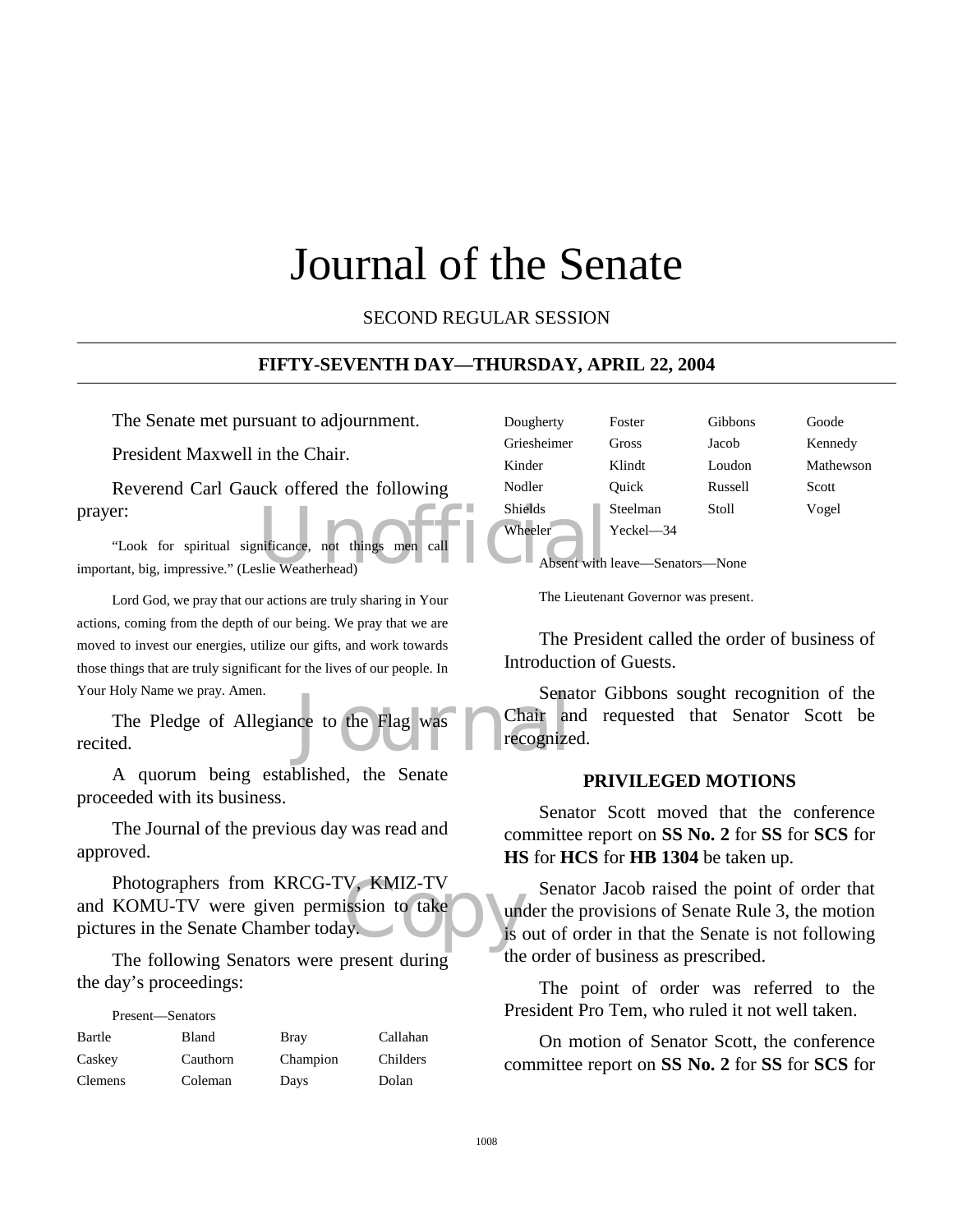**HS** for **HCS** for **HB 1304** was taken up.

Senator Scott moved that the conference committee report on **SS No. 2** for **SS** for **SCS** for **HS** for **HCS** for **HB 1304** be adopted.

Senator Scott moved the previous question.

The President stated that Senator Scott's motion for the previous question was not recognized at this time.

Senator Jacob raised the point of order that the the motion to adopt the conference committee report is out of order pursuant to U.S. Senate Rules. Stating that the presentation of a conference report includes its reading. The report must be read if a demand therefor is made and its reading can be dispensed with only by unanimous consent. The question of consideration cannot be raised until after the report has been read.

er was referred to the<br>ruled it well taken.<br>witter appear on SS No. 2 The point of order was referred to the President Pro Tem, who ruled it well taken.

The conference committee report on **SS No. 2** for **SS** for **SCS** for **HS** for **HCS** for **HB 1304** was read.

Senator Scott renewed his motion for adoption of the conference committee report.

substitute motion in  $\frac{\sqrt{s}}{\sqrt{s}}$  Charlier Made was read in  $\frac{\sqrt{s}}{\sqrt{s}}$  Bill Form Senator Jacob offered a substitute motion in writing and asked that it be read, which was read in part:

#### "SUBSTITUTE MOTION NO. 1

Substitute for House Substitute for House Bar<br>
Committee Substitute for House Bill 1304 and<br>
request that the House grant further conference<br>
thereon and the Sanate conferees be instructed to That the Senate reject the Conference Committee Substitute for Senate Substitute No. 2 for Senate Substitute for Senate Committee Committee Substitute for House Bill 1304 and request that the House grant further conference thereon, and the Senate conferees be instructed to adopt the following amendment:

Amend Conference Committee Substitute for Senate Substitute No. 2 for Senate Substitute for Senate Committee Substitute for House Substitute for House Committee Substitute for House Bill No. 1304, Page 1, Section 355.176, Line 8 of said page, through page 27, section 508.120, line 41 of said page, by striking all of said sections from the bill and inserting in lieu thereof the following:"

Senator Goode rose to address the issue of the earlier motion made by Senator Scott to move the previous question, raising the point of order that it has always been the practice of the Senate that when a Senator has the floor, he could always make another motion; stating that Senator Scott should have been able to make that motion.

The point of order was referred to the President Pro Tem, who ruled it well taken which rendered Senator Jacob's substitute motion moot.

Senator Scott submitted the following:

Motion for Previous Question - Pursuant to Rule 83 of the Missouri Senate:

#### **Shall the Main question be now put?**

Signed:

| /s/ Peter Kinder         |                        |
|--------------------------|------------------------|
| /s/ Anita Yeckel         | /s/ Dan Clemens        |
| $/s$ John E. Griesheimer | /s/ John Loudon        |
| /s/ Norma Champion       | /s/ Delbert Scott      |
| /s/ John Cauthorn        | /s/ Jon Dolan          |
| /s/ Gary Nodler          | /s/ Doyle Childers     |
| /s/ Matt Bartle          | /s/ Carl M. Vogel      |
| /s/ Charlie Shields      | /s/ David G. Klindt    |
| /s/ Bill Foster          | /s/ John T. Russell    |
| $/s/C$ harles R. Gross   | /s/ Michael R. Gibbons |
|                          |                        |

The motion to move the previous question was adopted by the following vote:

| YEAS—Senators  |          |               |          |
|----------------|----------|---------------|----------|
| Bartle         | Cauthorn | Champion      | Childers |
| Clemens        | Dolan    | Foster        | Gibbons  |
| Griesheimer    | Gross    | Kinder        | Klindt   |
| Loudon         | Nodler   | Russell       | Scott    |
| <b>Shields</b> | Vogel    | $Yeckel = 19$ |          |
| NAYS—Senators  |          |               |          |
| <b>Bland</b>   | Bray     | Callahan      | Caskey   |
| Coleman        | Days     | Dougherty     | Goode    |
| Jacob          | Kennedy  | Mathewson     | Ouick    |
| Steelman       | Stoll    | Wheeler—15    |          |
|                |          |               |          |

Absent—Senators—None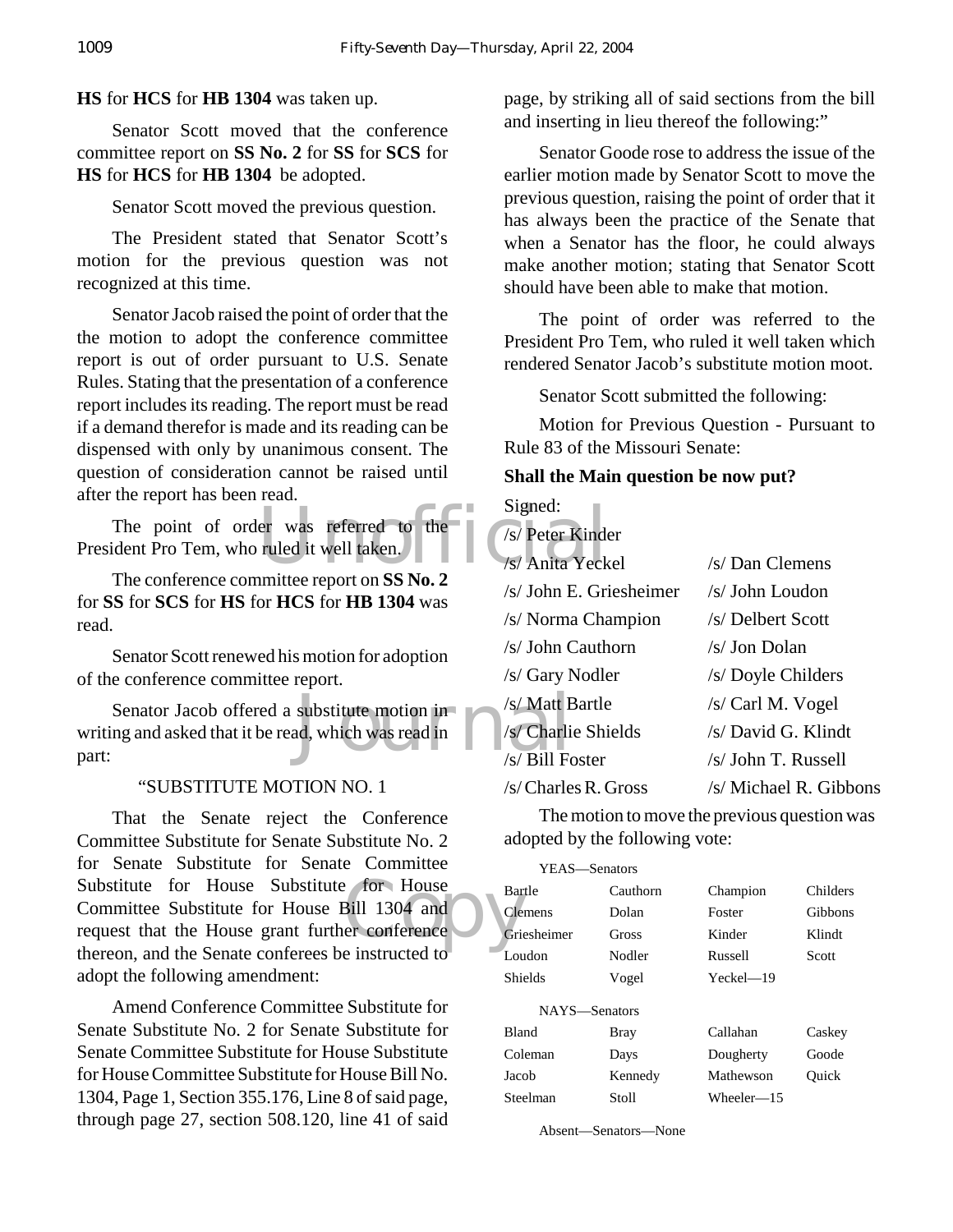Absent with leave—Senators—None

The conference committee report on **SS No. 2** for **SS** for **SCS** for **HS** for **HCS** for **HB 1304** was adopted by the following vote:

#### YEAS—Senators

| Bartle         | Cauthorn       | Champion | Childers       |
|----------------|----------------|----------|----------------|
| <b>Clemens</b> | Dolan          | Foster   | <b>Gibbons</b> |
| Goode          | Griesheimer    | Gross    | Kinder         |
| Klindt         | Loudon         | Nodler   | Russell        |
| <b>Scott</b>   | <b>Shields</b> | Vogel    | Wheeler        |
| $Yeckel - 21$  |                |          |                |
| NAYS—Senators  |                |          |                |
|                |                |          |                |

| Bland        | Bray      | Callahan  | Caskey   |
|--------------|-----------|-----------|----------|
| Coleman      | Days      | Dougherty | Jacob    |
| Kennedy      | Mathewson | Ouick     | Steelman |
| $Stoll - 13$ |           |           |          |

Absent—Senators—None

Absent with leave—Senators—None

Senator Scott moved that **CCS** for **SS** No. for **SS** for **SCS** for **HS** for **HCS** for **HB 1304**, entitled:

# SENATE COMMITTEE SUBSTITUTE FOR<br>
HOUSE SUBSTITUTE FOR<br>
HOUSE COMMITTEE SUBSTITUTE FOR<br>
Loudon<br>
Loudon CONFERENCE COMMITTEE SUBSTITUTE FOR SENATE SUBSTITUTE NO. 2 FOR SENATE SUBSTITUTE FOR HOUSE SUBSTITUTE FOR HOUSE COMMITTEE SUBSTITUTE FOR HOUSE BILL NO. 1304

thereof sixteen new sections relating to claims for<br>damages and the payment thereof.<br>Be read the 3rd time and finally passed. An Act to repeal sections 355.176, 408.040, 508.010, 508.040, 508.070, 508.120, 510.263, 516.105, 537.035, 537.067, 538.205, 538.210, 538.220, and 538.225, RSMo, and to enact in lieu damages and the payment thereof.

Be read the 3rd time and finally passed.

Senator Scott moved the previous question.

The President stated that he was not recognized for that motion.

Senator Bartle raised the point of order that based on an earlier ruling by the President Pro Tem, the previous question motion is before the body.

The point of order was referred to the President Pro Tem, who ruled it well taken.

Senator Scott submitted the following:

Motion for Previous Question - Pursuant to Rule 83 of the Missouri Senate.

#### **Shall the Main question be now put?**

Signed:

| Nodler                                            | Russell           | /s/ Peter Kinder            | /s/ Charlie Shields   |
|---------------------------------------------------|-------------------|-----------------------------|-----------------------|
| Vogel                                             | Wheeler           | /s/ Anita Yeckel            | /s/ Doyle Childers    |
|                                                   |                   | /s/ Dan Clemens             | /s/ Delbert Scott     |
| Callahan                                          | Caskey            | /s/ Gary Nodler             | /s/ Matt Bartle       |
| Dougherty<br>Ouick                                | Jacob<br>Steelman | /s/ John Cauthorn           | /s/ Carl M. Vogel     |
|                                                   |                   | /s/ David G. Klindt         | $/s/$ Jon Dolan       |
|                                                   |                   | /s/John Loudon              | /s/Norma J. Champion  |
| ors—None                                          |                   | /s/ John E. Griesheimer     | /s/ John T. Russell   |
| ed that CCS for SS No. 2                          |                   | /s/Bill Foster              | /s/Michael R. Gibbons |
| $f_{\alpha\alpha}$ Her $f_{\alpha\alpha}$ HD 1204 |                   | $\sim$ $\sim$ $\sim$ $\sim$ |                       |

#### /s/ Charles R. Gross

The motion to move the previous question was adopted by the following vote:

| YEAS—Senators  |          |          |               |
|----------------|----------|----------|---------------|
| Bartle         | Cauthorn | Champion | Childers      |
| <b>Clemens</b> | Dolan    | Foster   | Gibbons       |
| Griesheimer    | Gross    | Kinder   | Klindt        |
| Loudon         | Nodler   | Russell  | Scott         |
| <b>Shields</b> | Vogel    | Wheeler  | $Yeckel - 20$ |
|                |          |          |               |

| NAYS—Senators |              |           |        |
|---------------|--------------|-----------|--------|
| Bland         | <b>Bray</b>  | Callahan  | Caskey |
| Coleman       | Days         | Dougherty | Goode  |
| Jacob         | Kennedy      | Mathewson | Ouick  |
| Steelman      | $Stoll - 14$ |           |        |

Absent—Senators—None

Absent with leave—Senators—None

**CCS** for **SS No. 2** for **SS** for **SCS** for **HS** for **HCS** for **HB 1304** was read the 3rd time and passed by the following vote:

| YEAS—Senators |          |          |          |
|---------------|----------|----------|----------|
| Bartle        | Cauthorn | Champion | Childers |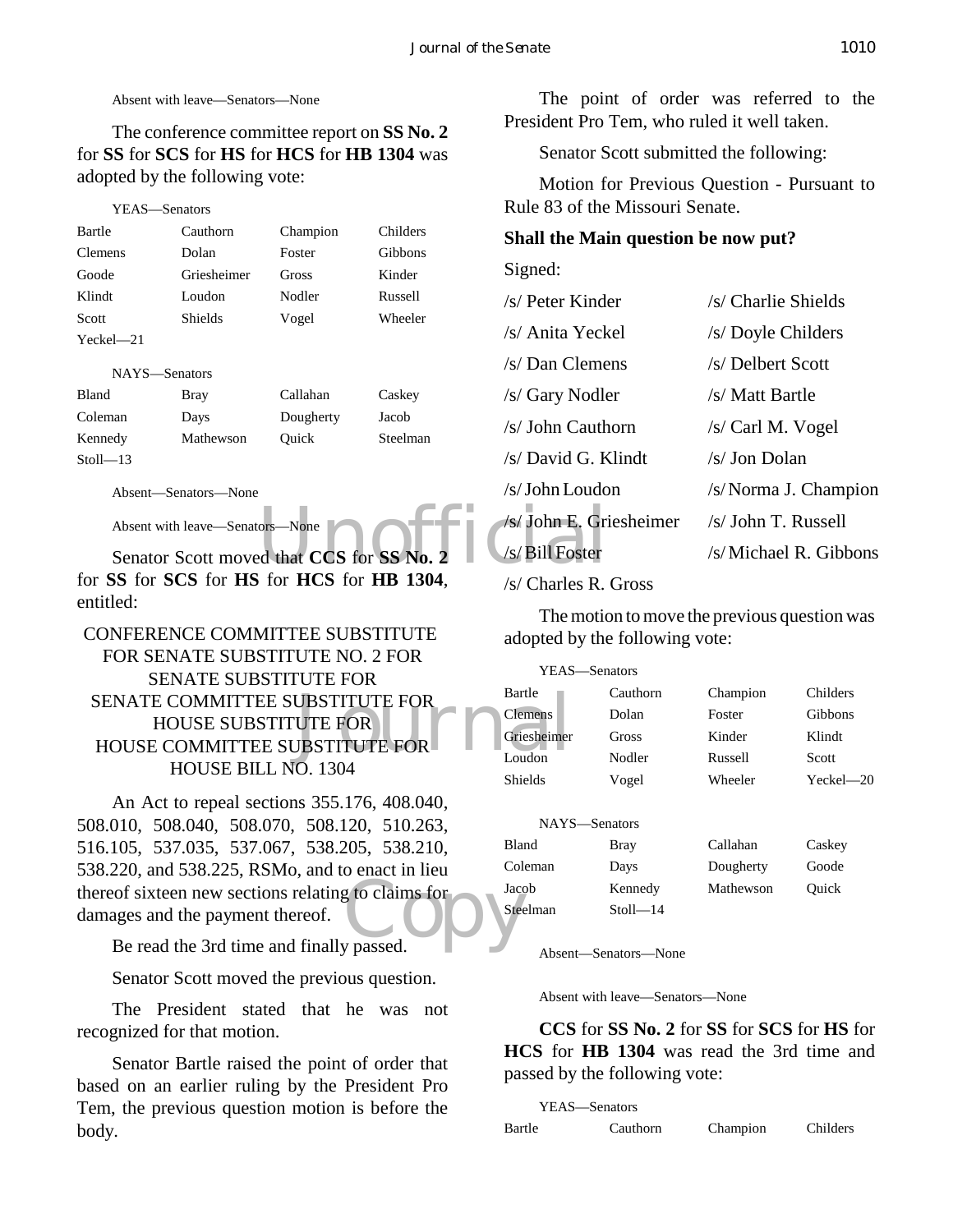| <b>Clemens</b> | Dolan       | Foster   | Gibbons |
|----------------|-------------|----------|---------|
| Goode          | Griesheimer | Gross    | Kinder  |
| Klindt         | Loudon      | Nodler   | Russell |
| Scott          | Shields     | Vogel    | Wheeler |
| $Yeckel - 21$  |             |          |         |
| NAYS—Senators  |             |          |         |
| <b>Bland</b>   | Bray        | Callahan | Caskey  |

| Coleman      | Days      | Dougherty | Jacob    |
|--------------|-----------|-----------|----------|
| Kennedy      | Mathewson | Ouick     | Steelman |
| $Stoll - 13$ |           |           |          |

Absent—Senators—None

Absent with leave—Senators—None

The President declared the bill passed.

Senator Scott moved the title to the bill be agreed to.

Senator Scott moved the previous question.

The President stated that he was not adopted.<br>
Senator Bartle raised the point of order that recognized for that motion.

Senator Bartle raised the point of order that based on an earlier ruling by the President Pro Tem, the previous question motion is before the body.

The point of order was referred to the President Pro Tem, who ruled it well taken.

Senator Scott submitted the following:

Senator Scott submitted the following:<br>Motion for Previous Question - Pursuant to Table which was Rule 83 of the Missouri Senate.

#### **Shall the Main question be now put?**

Signed:

- /s/ Peter Kinder /s/ Charlie Shields
- /s/ Anita Yeckel /s/ Doyle Childers
- /s/ Dan Clemens /s/ Delbert Scott
- /s/ John Cauthorn /s/ Matt Bartle
- /s/ Gary Nodler /s/ Carl M. Vogel
- $/s/David G.$  Klindt  $/s/Jon Dolan$
- /s/ John Loudon /s/ Norma J. Champion
- /s/ John E. Griesheimer /s/ John T. Russell
- /s/ Bill Foster /s/ Michael R. Gibbons
- /s/ Charles R. Gross

The motion to move the previous question was adopted by the following vote:

| YEAS-Senators |              |           |           |
|---------------|--------------|-----------|-----------|
| Bartle        | Cauthorn     | Champion  | Childers  |
| Clemens       | Dolan        | Foster    | Gibbons   |
| Griesheimer   | Gross        | Kinder    | Klindt    |
| Loudon        | Nodler       | Russell   | Scott     |
| Shields       | Vogel        | Wheeler   | Yeckel—20 |
| NAYS-Senators |              |           |           |
| <b>Bland</b>  | Bray         | Callahan  | Caskey    |
| Coleman       | Days         | Dougherty | Goode     |
| Jacob         | Kennedy      | Mathewson | Ouick     |
| Steelman      | $Stoll = 14$ |           |           |
|               |              |           |           |

Absent—Senators—None

Absent with leave—Senators—None

The motion that the title be agreed to was adopted.

Senator Scott moved that the vote by which the bill passed be reconsidered.

Senator Shields moved that motion lay on the table, which motion prevailed.

President Pro Tem Kinder assumed the Chair.

#### **RESOLUTIONS**

Senator Mathewson offered Senate Resolution No. 1789, regarding Shirley J. Collins, Sedalia, which was adopted.

Senator Bland offered Senate Resolution No. 1790, regarding Dorothy A. Stroud, Kansas City, which was adopted.

Senator Klindt offered Senate Resolution No. 1791, regarding Derek C. Spencer, Trenton, which was adopted.

e Childers<br>ert Scott<br>Bartle Senator Klindt offered Senate Resolution No. 1792, regarding the Sixtieth Wedding Anniversary of Mr. and Mrs. Clarence Jacobs, Trenton, which was adopted.

> Senator Champion offered Senate Resolution No. 1793, regarding Coach Gary Stanfield of Drury University, Springfield, which was adopted.

> Senator Champion offered Senate Resolution No. 1794, regarding the Drury University Lady Panthers basketball team, which was adopted.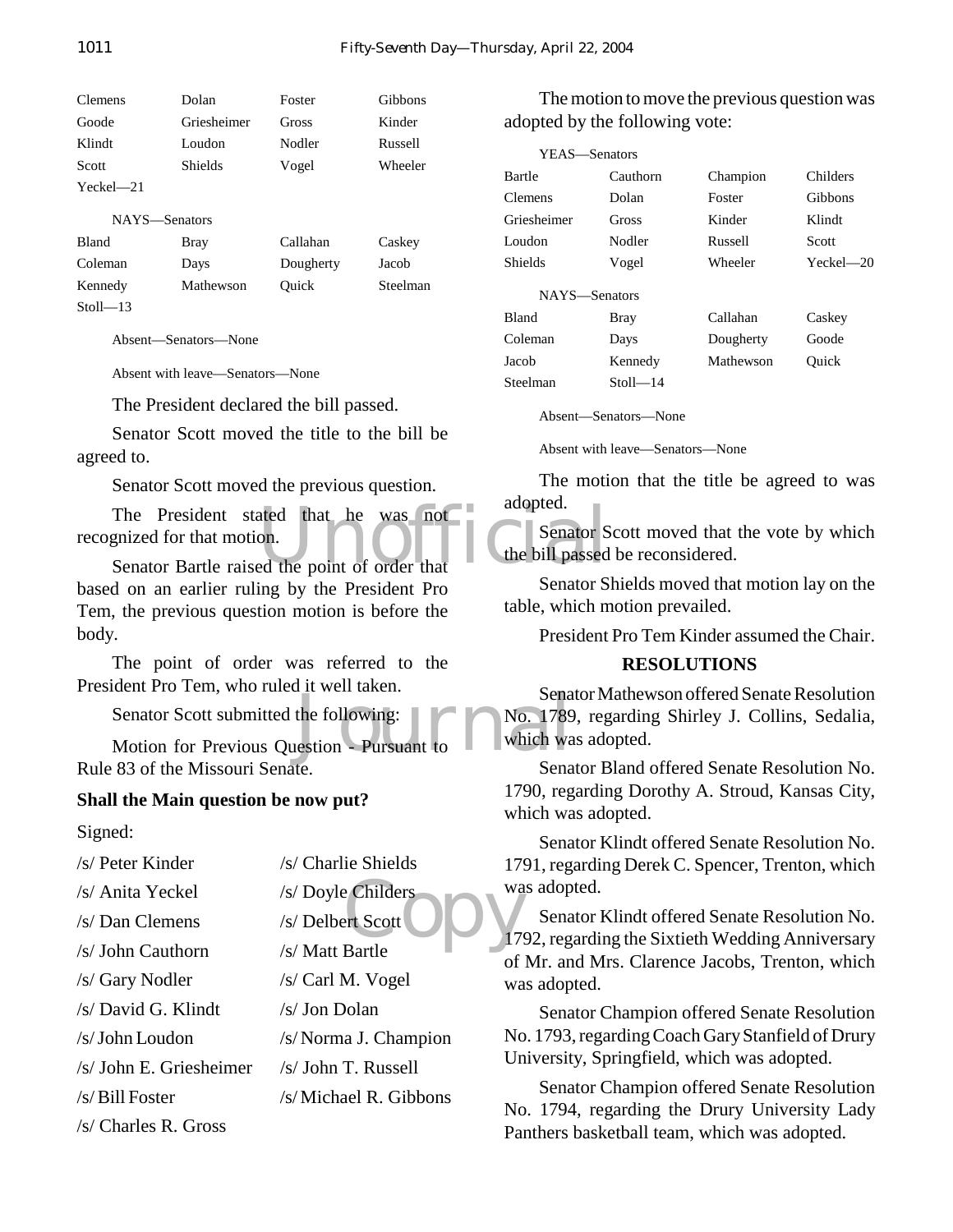Senator Champion offered Senate Resolution No. 1795, regarding Kraft Foods North America, Springfield, which was adopted.

Senator Dolan offered Senate Resolution No. 1796, regarding Michael John Gore, St. Charles, which was adopted.

#### **MESSAGES FROM THE HOUSE**

The following messages were received from the House of Representatives through its Chief Clerk:

Mr. President: I am instructed by the House of Representatives to inform the Senate that the House has taken up and passed **HCS** for **HB 1118**, entitled:

302.735, 302.740, 302.755, 302.756, 302.760,<br>304.035, and 577.054, RSMo, and to enact in lieu<br>thereof eighteen new sections relating to Also, An Act to repeal sections 302.177, 302.225, 302.272, 302.302, 302.309, 302.700, 302.725, 304.035, and 577.054, RSMo, and to enact in lieu thereof eighteen new sections relating to commercial drivers' licenses, with an effective date and with penalty provisions.

In which the concurrence of the Senate is respectfully requested.

Read 1st time.

Also,

Read 1st time.<br>
Also,<br>
Mr. President: I am instructed by the House of In w Representatives to inform the Senate that the House has taken up and passed **HB 773**, entitled:

An Act to repeal section 172.360, RSMo, and to enact in lieu thereof one new section relating to students admissible to the University of Missouri.

the Senate is Hotel Hotel Contract to the Senate is Hotel Hotel Contract Contract Contract Contract Contract Contract Contract Contract Contract Contract Contract Contract Contract Contract Contract Contract Contract Contr In which the concurrence of the Senate is respectfully requested.

Read 1st time.

Also,

Mr. President: I am instructed by the House of Representatives to inform the Senate that the House has taken up and passed **HCS** for **HBs 1286** and **1175**, entitled:

An Act to amend chapter 407, RSMo, by

adding thereto six new sections relating to marine dealers.

In which the concurrence of the Senate is respectfully requested.

Read 1st time.

Also,

Mr. President: I am instructed by the House of Representatives to inform the Senate that the House has taken up and passed **HS** for **HCS** for **HB 1285**, entitled:

An Act to repeal sections 226.092, 407.730 and 407.735, RSMo, and to enact in lieu thereof three new sections relating to car rental insurance, with a penalty provision.

In which the concurrence of the Senate is respectfully requested.

Read 1st time.

Also,

Mr. President: I am instructed by the House of Representatives to inform the Senate that the House has taken up and passed **HB 1160**, entitled:

An Act to repeal sections 376.1219, RSMo, and to enact in lieu thereof one new section relating to health insurance coverage for treatment of inherited diseases of amino and organic acids.

In which the concurrence of the Senate is respectfully requested.

Read 1st time.

Also,

Mr. President: I am instructed by the House of Representatives to inform the Senate that the House has taken up and passed **HCS** for **HB 1509**, entitled:

An Act to repeal section 376.1230, RSMo, and to enact in lieu thereof one new section relating to health benefits for chiropractic care.

In which the concurrence of the Senate is respectfully requested.

Read 1st time.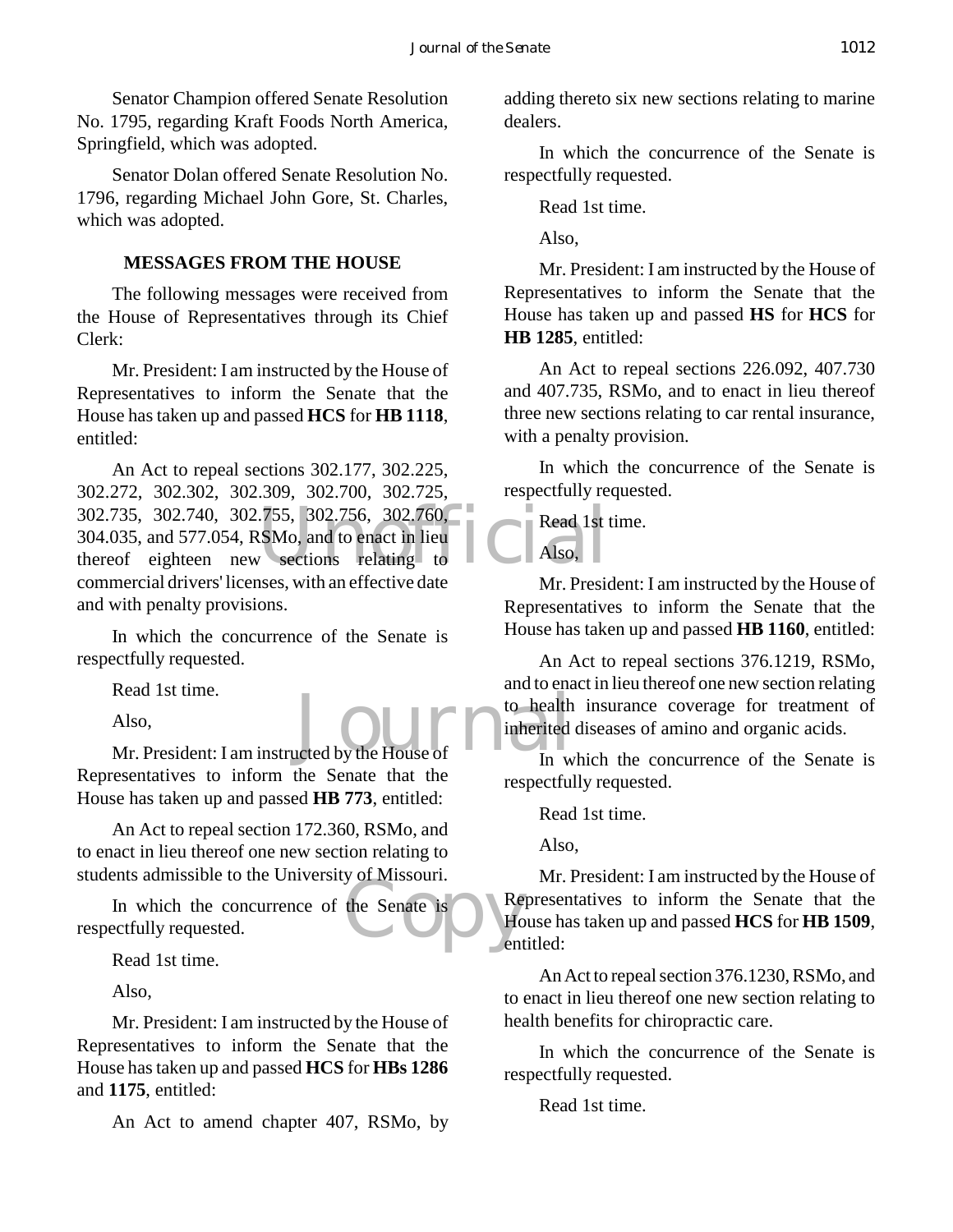Mr. President: I am instructed by the House of Representatives to inform the Senate that the House has taken up and passed **HCS** for **SB 1080**, entitled:

An Act to repeal sections 160.518, 160.538, and 160.720, RSMo, and to enact in lieu thereof two new sections relating to education accountability standards.

With House Amendment No. 1.

# HOUSE AMENDMENT NO. 1

Amend House Committee Substitute for Senate Bill No. 1080, Page 5, Section 160.720, Line 56, by adding after all of said line the following:

"174.453. 1. The board of governors shall be appointed as follows:

appointed as follows:<br>
(1) Five voting members shall be selected<br>
from the counties comprising the institution's<br> **EXECUTE:**<br> **EXECUTE:**<br> **EXECUTE:**<br> **EXECUTE:**<br> **EXECUTE:** (1) Five voting members shall be selected historic statutory service region as described in section 174.010, except that no more than two members shall be appointed from any one county with a population of less than two hundred thousand inhabitants;

respectful<br>the state which are<br>storic service region; Mr. I (2) Two voting members shall be selected from any of the counties in the state which are outside of the institution's historic service region; and

(3) One nonvoting member who is a student shall be selected in the same manner as prescribed in section 174.055.

2. The term of service of the governors shall<br>  $\frac{26}{26}$ <br>
(1) The voting members shall be appointed for  $\frac{26}{26}$ be as follows:

(1) The voting members shall be appointed for terms of six years; and

(2) The nonvoting student member shall serve a two-year term.

3. Members of any board of governors selected pursuant to this section and in office on May 13, 1999, shall serve the remainder of their unexpired terms.

**4. Notwithstanding the provisions of subsection 1 of this section, the board of governors of Missouri Southern State University-Joplin shall be appointed as follows:**

**(1) Five voting members shall be selected from any of the following counties: Barton, Jasper, Newton, McDonald, Dade, Lawrence, and Barry provided that no more than three of these five members shall be appointed from any one county;**

**(2) Two voting members shall be selected from any of the counties in the state which are outside of the counties articulated in subdivision (1) of this subsection;**

**(3) One nonvoting member who is a student shall be selected in the same manner as prescribed in section 174.055; and**

**(4) The provisions of subdivisions (1) and (2) of this subsection shall only apply to board members first appointed after August 28, 2004.**"; and

Further amend said title, enacting clause and intersectional references accordingly.

In which the concurrence of the Senate is respectfully requested.

Also,

Mr. President: I am instructed by the House of Representatives to inform the Senate that the House has taken up and passed **HCS** for **SS** for **SCS** for **SBs 740**, **886** and **1178**, entitled:

An Act to repeal sections 148.330, 263.534, 267.470, 267.472, 267.475, 267.480, 267.485, 267.490, 267.495, 267.500, 267.505, 267.510, 267.515, 267.520, 267.525, 267.531, 267.535, 267.540, 267.545, 267.550, 267.551, 267.552, 267.553, 267.554, 267.555, 267.556, 348.406, 348.410, 348.412, 348.430, and 348.432, RSMo, and to enact in lieu thereof eleven new sections relating to agriculture programs.

With House Amendments No. 1 and 3.

HOUSE AMENDMENT NO. 1

Amend House Committee Substitute for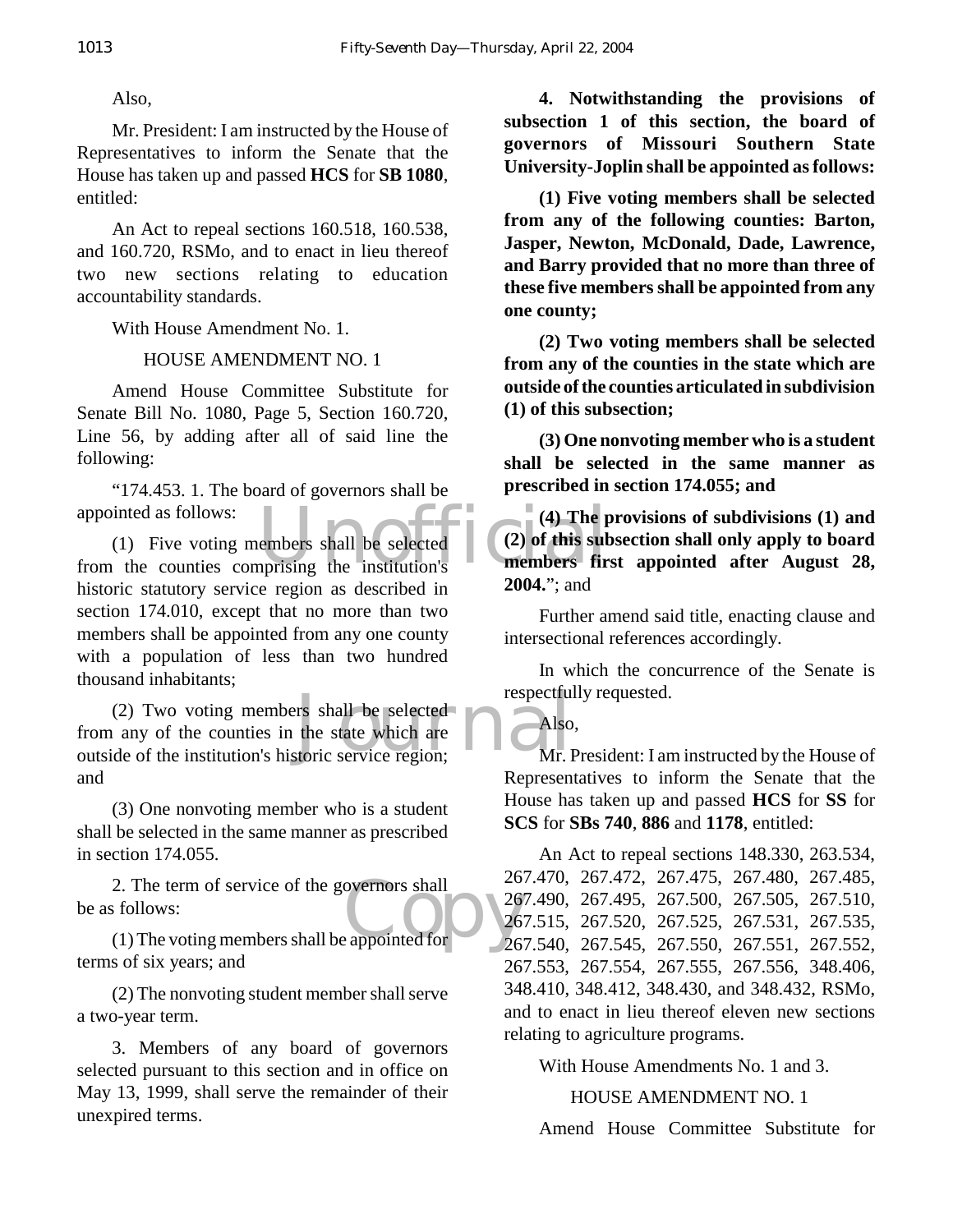Senate Substitute for Senate Committee Substitute for Senate Bills Nos. 740, 886 and 1178, Section 348.410, Page 5, Lines 1 through 14, by deleting said section and lines; and

Further amend said bill, Section 348.432, Page 10, Lines 56 and 57, by deleting said lines and inserting in lieu thereof the following:

"a tax credit certificate in the appropriate amount. [tax] **Tax** credits issued pursuant to this section [shall initially be claimed in the taxable"; and

Further amend said bill by amending the title, enacting clause, and intersectional references accordingly.

## HOUSE AMENDMENT NO. 3

Unofficial Amend House Committee Substitute for Senate Substitute for Senate Committee Substitute for Senate Bills Nos. 740, 886 and 1178, Page 11, Section 348.432, Line 88, by inserting after said line the following:

"Section A. Section 537.115, RSMo, is repealed and one new section enacted in lieu thereof, to be known as section 537.115, to read as follows:

537.115. 1. As used in this section, the following terms mean:

 $\begin{array}{c} \begin{array}{c} \text{(1)} \text{c} \\ \text{food commercially} \end{array} \end{array}$ <br>
In accordance department consumption; (1) "Canned food", any food commercially processed and prepared for human consumption;

(2) "Perishable food", any food which may spoil or otherwise become unfit for human consumption because of its nature, type or physical condition.

d to, fresh and<br>
lairy products,<br>
resh fruits and<br>
an prockaged This term includes, but is not limited to, fresh and processed meats, poultry, seafood, dairy products, bakery products, eggs in the shell, fresh fruits and vegetables, and foods which have been packaged, refrigerated, or frozen.

2. All other provisions of law notwithstanding, a good faith donor of canned or perishable food, which complies with chapter 196, RSMo, at the time it was donated and which is fit for human consumption at the time it is donated, to a bona fide charitable or not-for-profit organization for

free distribution, shall not be subject to criminal or civil liability arising from an injury or death due to the condition of such food unless such injury or death is a direct result of the negligence, recklessness or intentional misconduct of such donor.

3. All other provisions of law notwithstanding, a bona fide charitable or not-for-profit organization which in good faith receives and distributes food, which complies with chapter 196, RSMo, at the time it was donated and which is fit for human consumption at the time it is distributed, without charge, shall not be subject to criminal or civil liability arising from an injury or death due to the condition of such food unless such injury or death is a direct result of the negligence, recklessness, or intentional misconduct of such organization.

4. Notwithstanding any other provision of law to the contrary, a good faith donor or a charitable or not-for-profit organization, who in good faith receives or distributes frozen and packaged venison without charge, shall not be subject to criminal or civil liability arising from an injury or death due to the condition of such food, except as provided in this subsection. The venison must:

(1) Come from a whitetail deer harvested in accordance with the rules and regulations of the department of conservation;

(2) Be field dressed and handled in a sanitary manner and the carcass of which remains in sound condition;

(3) Be processed in a licensed facility that is subject to the United States Department of Agriculture's mandated inspections during domesticated animal operations **or is approved by the Missouri department of agriculture meat inspection program**. Except that, the provisions of this subsection shall not apply if the injury or death is a direct result of the negligence, recklessness or intentional misconduct of such donor or the deer was harvested during a season that the deer in Missouri were found to have diseases communicable to humans. Venison handled and processed in accordance with the provisions of this section and protected by all reasonable means from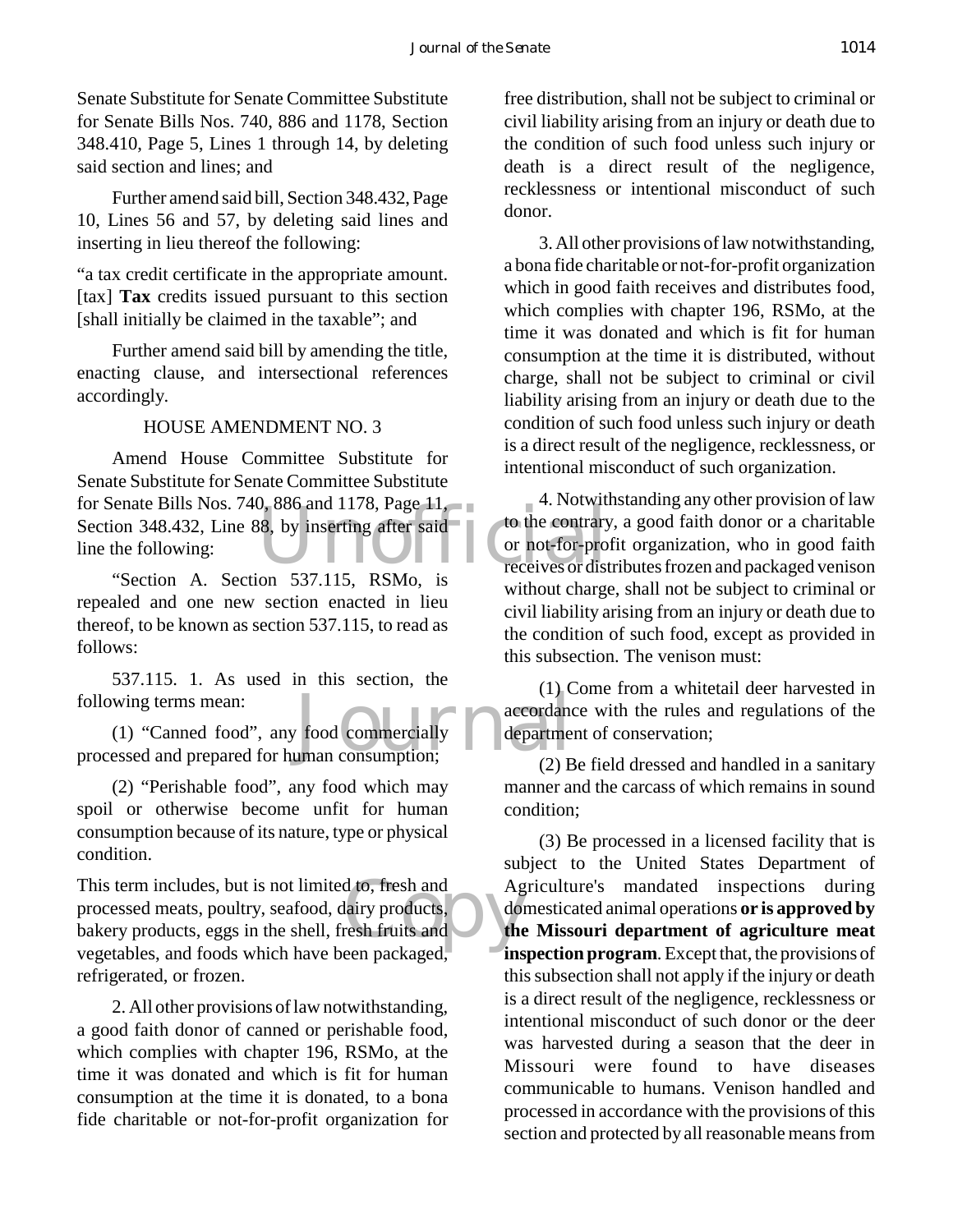foreign or injurious contamination is exempt from the provisions of chapter 196, RSMo.

5. The provisions of this section shall govern all good faith donations of canned or perishable food which is not readily marketable due to appearance, freshness, grade, surplus or other conditions, but nothing in this section shall restrict the authority of any appropriate agency to regulate or ban the use of such food for human consumption.".

In which the concurrence of the Senate is respectfully requested.

Also,

Mr. President: I am instructed by the House of Representatives to inform the Senate that the House has taken up and passed **HS** for **HCS** for **HJRs 39**, **38**, **42** and **47** entitled:

entitled:<br>
bmitting to the qualified<br>
THES for HB<br>
the HCS for HB Joint Resolution submitting to the qualified voters of Missouri, an amendment to article I of the Constitution of Missouri, and adopting one new section relating to the prohibition of same-sex marriage.

Journ In which the concurrence of the Senate is respectfully requested.

Read 1st time.

# **HOUSE BILLS ON THIRD READING**

**HS** for **HCS** for **HB 1003**, with **SCS**, introduced by Representative Bearden, entitled:

the Department<br>
exploration<br>
tral divisions, An Act to appropriate money for the expenses, grants, refunds, and distributions of the Department of Higher Education and the several divisions, programs, and institutions of higher education included therein to be expended only as provided in Article IV, Section 28 of the Constitution of Missouri, and to transfer money among certain funds for the period beginning July 1, 2004 and ending June 30, 2005.

Was taken up by Senator Russell.

**SCS** for **HS** for **HCS** for **HB 1003**, entitled:

# SENATE COMMITTEE SUBSTITUTE FOR HOUSE SUBSTITUTE FOR HOUSE COMMITTEE SUBSTITUTE FOR HOUSE BILL NO. 1003

An Act to appropriate money for the expenses, grants, refunds, and distributions of the Department of Higher Education and the several divisions, programs, and institutions of higher education included therein to be expended only as provided in Article IV, Section 28 of the Constitution of Missouri, and to transfer money among certain funds for the period beginning July 1, 2004 and ending June 30, 2005.

Was taken up.

Senator Gross assumed the Chair.

Senator Russell moved that **SCS** for **HS** for **HCS** for **HB 1003** be adopted, which motion prevailed.  $\top$ 

On motion of Senator Russell, **SCS** for **HS** for **HCS** for **HB 1003** was read the 3rd time and passed by the following vote:

| YEAS—Senators |          |                |           |
|---------------|----------|----------------|-----------|
| Bartle        | Callahan | Caskey         | Cauthorn  |
| Champion      | Childers | <b>Clemens</b> | Dolan     |
| Dougherty     | Foster   | Gibbons        | Goode     |
| Griesheimer   | Gross    | Kennedy        | Kinder    |
| Klindt        | Loudon   | Mathewson      | Nodler    |
| Russell       | Scott    | <b>Shields</b> | Steelman  |
| Stoll         | Vogel    | Wheeler        | Yeckel-28 |
|               |          |                |           |
| NAYS—Senators |          |                |           |

| .       | <u>DOMNUM D</u> |         |      |
|---------|-----------------|---------|------|
| Bland   | <b>Bray</b>     | Coleman | Days |
| Jacob—5 |                 |         |      |

Absent—Senator Quick—1

Absent with leave—Senators—None

The President declared the bill passed.

On motion of Senator Russell, title to the bill was agreed to.

Senator Russell moved that the vote by which the bill passed be reconsidered.

Senator Gibbons moved that motion lay on the table, which motion prevailed.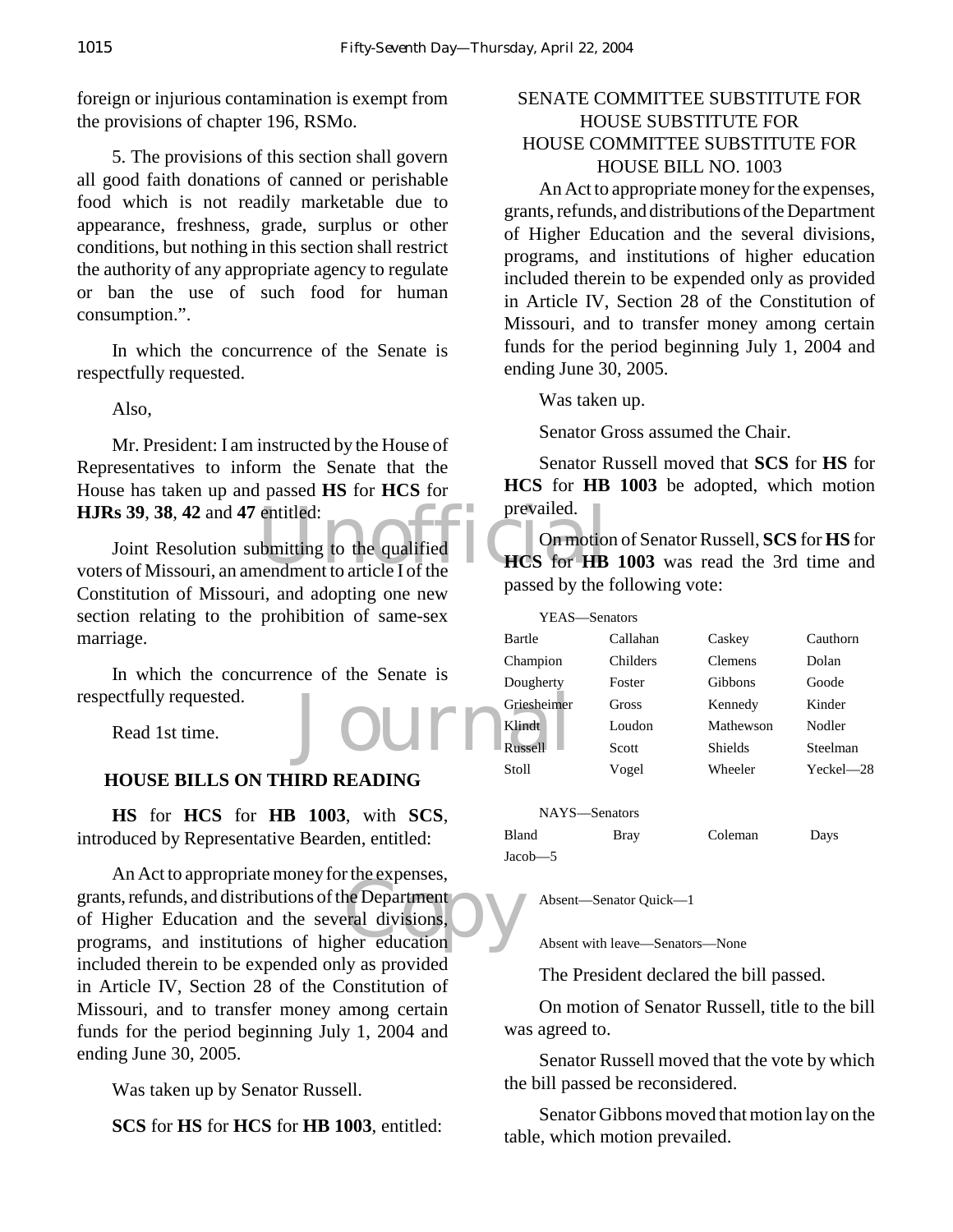**HS** for **HCS** for **HB 1004**, with **SCS**, introduced by Representative Bearden, entitled:

An Act to appropriate money for the expenses, grants, refunds, and distributions of the Department of Revenue and the Department of Transportation, and the several divisions and programs thereof to be expended only as provided in Article IV, Section 28 of the Constitution of Missouri, and to transfer money among certain funds for the period beginning July 1, 2004 and ending June 30, 2005.

Was taken up by Senator Russell.

**SCS** for **HS** for **HCS** for **HB 1004**, entitled:

# SENATE COMMITTEE SUBSTITUTE FOR HOUSE SUBSTITUTE FOR HOUSE COMMITTEE SUBSTITUTE FOR HOUSE BILL NO. 1004

Expenses,<br>
University of the Department<br>
In the substance of the bill in the<br>
Senator Jacques of the substance of the bill in the<br>
Senator Jacques of the bill in the<br>
Senator Jacques of the bill in the<br>
Senator Jacques of An Act to appropriate money for the expenses, grants, refunds, and distributions of the Department of Revenue and the Department of Transportation, and the several divisions and programs thereof to be expended only as provided in Article IV, Section 28 of the Constitution of Missouri, and to transfer money among certain funds for the period beginning July 1, 2004 and ending June 30, 2005.

Was taken up.

that **SCS** for **HS** for **SCS** for **HS** for **SCS** for **HS** for **EXP** distribution the legislative the indicial Senator Russell moved that **SCS** for **HS** for **HCS** for **HB 1004** be adopted.

Senator Childers assumed the Chair.

Senator Kinder assumed the Chair.

#### **SIGNING OF BILLS**

unced that all<br>and CCS for<br>HCS for HB The President Pro Tem announced that all other business would be suspended and **CCS** for **SS No. 2** for **SS** for **SCS** for **HS** for **HCS** for **HB 1304**, having passed both branches of the General Assembly, would be read at length by the Secretary, and signed by the President Pro Tem to the end that it may become law. The bill was so read by the Secretary and signed by the President Pro Tem.

#### **OBJECTIONS**

April 22, 2004

Terry L. Spieler

Secretary of the Senate

Capitol Building, Room 325

Jefferson City, Missouri 65101

#### **Re: Constitutional Objections to be Included in the Senate Journal of this Date**

Dear Terry:

Pursuant to the discussion which took place this afternoon on the Senate floor just prior to Senator Kinder's signing the TAFP version of HB 1304, I would request that the following be placed in the Journal for this date, April 22, 2004, at the appropriate point in the Journal at which I verbally raised "constitutional objections" to CCS/SS#2/SS/SCS/HS/HCS/HB 1304:

**Senator Jacob raised verbal "constitutional objections" to the substance of the bill and to the procedure related to passage of the bill in the Senate and submitted the following written objections to the same:** 

**1.) That the substance of the bill violates the constitutional guarantee to access to the open courts of justice;**

**2.) That the substance of the bill violates the constitutional mandate that the rules of practice and procedure of the courts of justice be established by the Missouri Supreme Court, and that the substance of the bill violates the constitutional distribution and separation of powers as it constitutes action by the legislative branch to exercise a power properly belonging to the judicial branch;**

**3.) That the substance of the bill violates the constitutional prohibition that "no bill shall contain more than one subject", in that, among other things, the bill addresses multiple subjects, i.e. (1) claims for damages, (2) payment of claims for damages, and (3) claims for specific performance. It should be noted that even the title of the bill betrays, by the explicit use of the "and" conjunctive, that the bill addresses multiple subjects, i.e. (1) claims for damages, "and" (2) payment of claims for damages;**

**4.) That the substance of the bill violates the constitutional prohibition that the subject of a bill "shall be clearly expressed in its title", in that the bill clearly affects claims for specific performance but the title expresses only that the bill "relates to claims for** *damages* **and the payment thereof";** 

**5.) That the substance of the bill violates the constitutional guarantee to due process of law;**

**6.) That the substance of the bill violates the constitutional**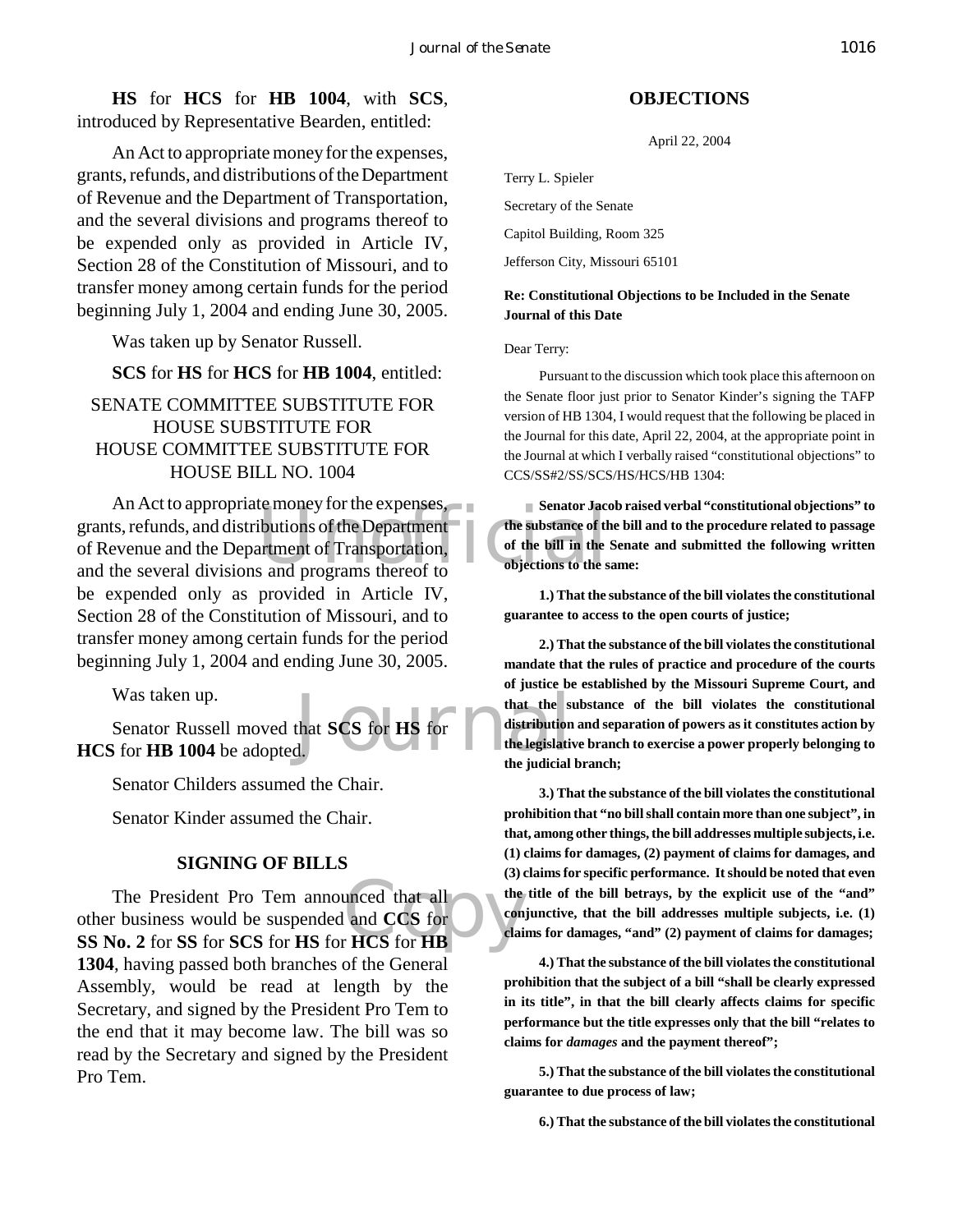**guarantee to equal protection of the laws;**

**7.) That the procedure by which the bill was presented to and adopted by the Missouri Senate violates the constitutional requirement that "No bill shall be considered for final passage in either house until it, with all amendments thereto, has been printed and copies distributed among the members", in that the amendments to the bill were never officially "printed" prior to the bill being considered for final passage in the Senate; and**

**8.) That many other procedural irregularities occurred on this day during the extremely chaotic presentation and passage of the CCR and the bill which are too numerous to detail here given the extraordinarily short period of time which passed between the passage of the bill in the Senate late this morning and the Pro Tem's act of signing the bill before the Senate early this afternoon, each of which irregularity constitutes a separate and distinct violation of the Missouri Constitution and each of which could be well established by testimony of the Senators present and the dozens of other Senate employees and onlookers present during the outbursts and commotion which enveloped the Missouri Senate chamber during the presentation and controversial passage of the CCR and the bill.** 

Thank you for your attention to this matter.

Very best regards,

/s/ Ken

Ken Jacob

On motion of Senator Russell, **SCS** for **HS** for **HCS** for **HB 1004** was adopted.

ssell, SCS for HS for<br>d the 3rd time and<br>HOUS On motion of Senator Russell, **SCS** for **HS** for **HCS** for **HB 1004** was read the 3rd time and passed by the following vote:

YEAS—Senators

| Bartle          | Bland    | Callahan    | Caskey         |     |
|-----------------|----------|-------------|----------------|-----|
| Cauthorn        | Champion | Childers    | <b>Clemens</b> | grz |
| Coleman         | Dolan    | Dougherty   | Foster         | Ad  |
| Gibbons         | Goode    | Griesheimer | <b>Gross</b>   | the |
| Kennedy         | Kinder   | Klindt      | Loudon         | Eх  |
| Nodler          | Russell  | Scott       | Shields        | pro |
| Steelman        | Stoll    | Vogel       | Yeckel-28      | 1n  |
|                 |          |             |                | Mi  |
| NAYS-Senators   |          |             |                | fur |
| <b>Bray</b>     | Days     | Jacob       | Wheeler-4      | en  |
| Absent-Senators |          |             |                |     |
| Mathewson       | Ouick—2  |             |                |     |

Absent with leave—Senators—None

Senator Shields assumed the Chair.

The President declared the bill passed.

On motion of Senator Russell, title to the bill was agreed to.

Senator Russell moved that the vote by which the bill passed be reconsidered.

Senator Gibbons moved that motion lay on the table, which motion prevailed.

**HS** for **HCS** for **HB 1005**, with **SCS**, introduced by Representative Bearden, entitled:

CR and the bill.<br>this matter.<br>Missouri, and An Act to appropriate money for the expenses, grants, refunds, and distributions of the Office of Administration, the Department of Transportation, the Department of Public Safety, and the Chief Executive's Office, and the several divisions and programs thereof to be expended only as provided in Article IV, Section 28 of the Constitution of Missouri, and to transfer money among certain funds for the period beginning July 1, 2004 and ending June 30, 2005.

Was taken up by Senator Russell.

**SCS** for **HS** for **HCS** for **HB 1005**, entitled:

# SENATE COMMITTEE SUBSTITUTE FOR HOUSE SUBSTITUTE FOR HOUSE COMMITTEE SUBSTITUTE FOR HOUSE BILL NO. 1005

An Act to appropriate money for the expenses, grants, refunds, and distributions of the Office of Administration, the Department of Transportation, the Department of Public Safety, and the Chief Executive's Office, and the several divisions and programs thereof to be expended only as provided in Article IV, Section 28 of the Constitution of Missouri, and to transfer money among certain funds for the period beginning July 1, 2004 and ending June 30, 2005.

Was taken up.

Senator Russell moved that **SCS** for **HS** for **HCS** for **HB 1005** be adopted.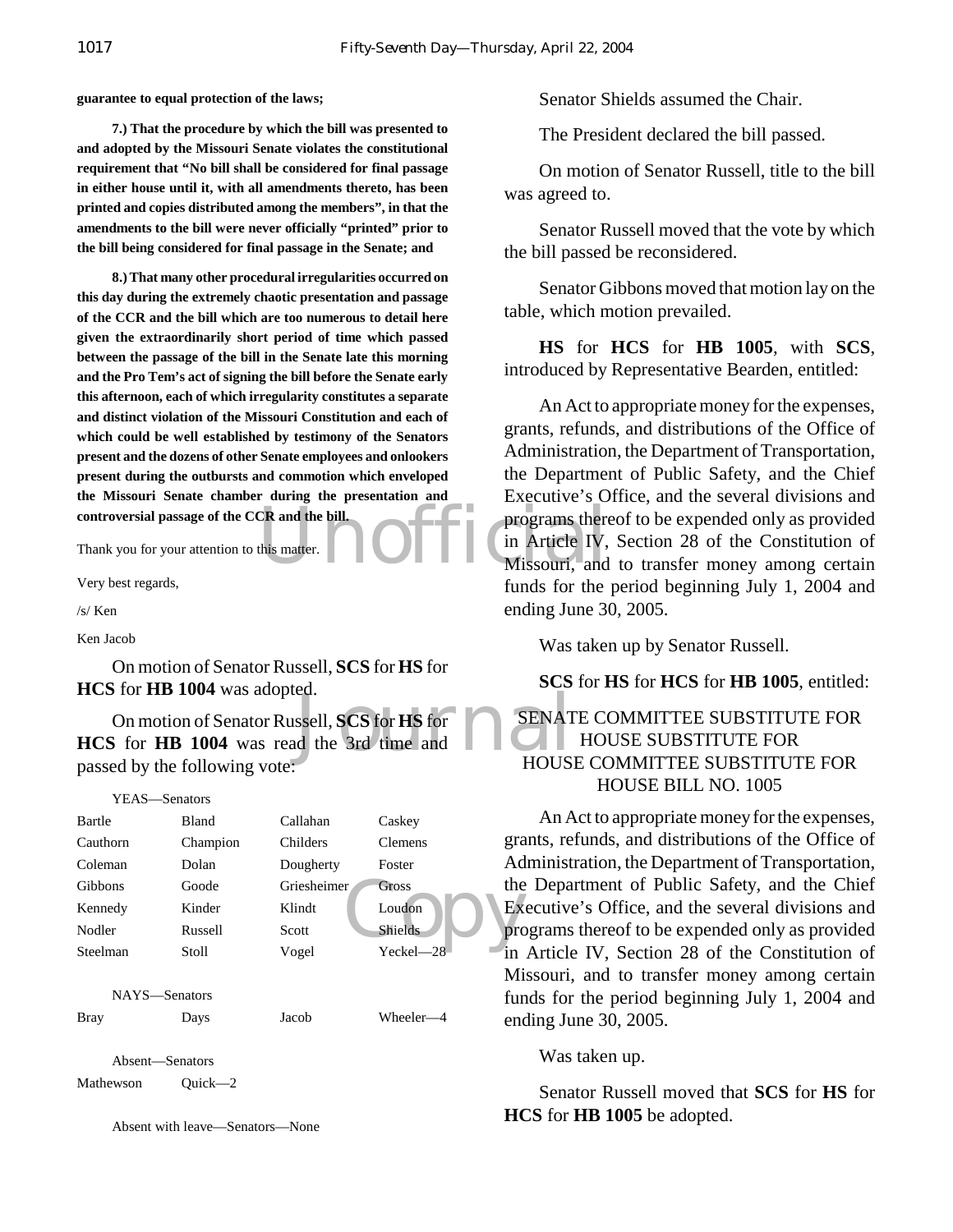Senator Jacob offered **SA 1**, which was read:

#### SENATE AMENDMENT NO. 1

Amend Senate Committee Substitute for House Substitute for House Committee Substitute for House Bill No. 1005, Page 13, Section 5.226, Line 6, by inserting immediately after said line the following:

"This section is contingent upon passage of SB 1221 and SB 1227"; and

Further amend said bill, page 13, section 5.227, line 5, by inserting immediately after said line the following:

"This section is contingent upon passage of SB 1221 and SB 1227".

amendment be adopted, which motion prevailed.<br>
Senator Gross assumed the Chair.<br>
We control to be e Senator Jacob moved that the above

Senator Gross assumed the Chair.

Senator Russell moved that **SCS** for **HS** for **HCS** for **HB 1005**, as amended, be adopted, which motion prevailed.

led, was read the 3rd On motion of Senator Russell, **SCS** for **HS** for **HCS** for **HB 1005**, as amended, was read the 3rd time and passed by the following vote:

| YEAS-Senators |             |                |                         | c |
|---------------|-------------|----------------|-------------------------|---|
| Bartle        | Callahan    | Caskey         | Cauthorn                |   |
| Champion      | Childers    | <b>Clemens</b> | Dolan                   |   |
| Dougherty     | Foster      | Gibbons        | Goode                   |   |
| Griesheimer   | Gross       | Jacob          | Kennedy                 |   |
| Kinder        | Klindt      | Loudon         | Mathewson               |   |
| Nodler        | Russell     | Scott          | gra<br><b>Shields</b>   |   |
| Steelman      | Stoll       | Vogel          | оf<br>Yeckel-28<br>De   |   |
| NAYS-Senators |             |                | div                     |   |
| Bland         | <b>Bray</b> | Coleman        | ex <sub>l</sub><br>Days |   |
|               |             |                |                         |   |

Absent—Senators

Quick Wheeler—2

Absent with leave—Senators—None

The President declared the bill passed.

On motion of Senator Russell, title to the bill was agreed to.

Senator Russell moved that the vote by which the bill passed be reconsidered.

Senator Gibbons moved that motion lay on the table, which motion prevailed.

**HS** for **HCS** for **HB 1006**, with **SCS**, introduced by Representative Bearden, entitled:

An Act to appropriate money for the expenses, grants, refunds, and distributions of the Department of Agriculture, Department of Natural Resources, Department of Conservation, and the several divisions and programs thereof and for the expenses, grants, refunds, distributions, and capital improvements projects involving the repair, replacement, and maintenance of state buildings and facilities of the Department of Natural Resources and the several divisions and programs thereof to be expended only as provided in Article IV, Section 28 of the Constitution of Missouri, and to transfer money among certain funds, for the period beginning July 1, 2004 and ending June 30, 2005.

Was taken up by Senator Russell.

**SCS** for **HS** for **HCS** for **HB 1006**, entitled: SENATE COMMITTEE SUBSTITUTE FOR HOUSE SUBSTITUTE FOR HOUSE COMMITTEE SUBSTITUTE FOR HOUSE BILL NO. 1006

An Act to appropriate money for the expenses, grants, refunds, and distributions of the Department of Agriculture, Department of Natural Resources, Department of Conservation, and the several divisions and programs thereof and for the expenses, grants, refunds, distributions, and capital improvements projects involving the repair, replacement, and maintenance of state buildings and facilities of the Department of Natural Resources and the several divisions and programs thereof to be expended only as provided in Article IV, Section 28 of the Constitution of Missouri, and to transfer money among certain funds, for the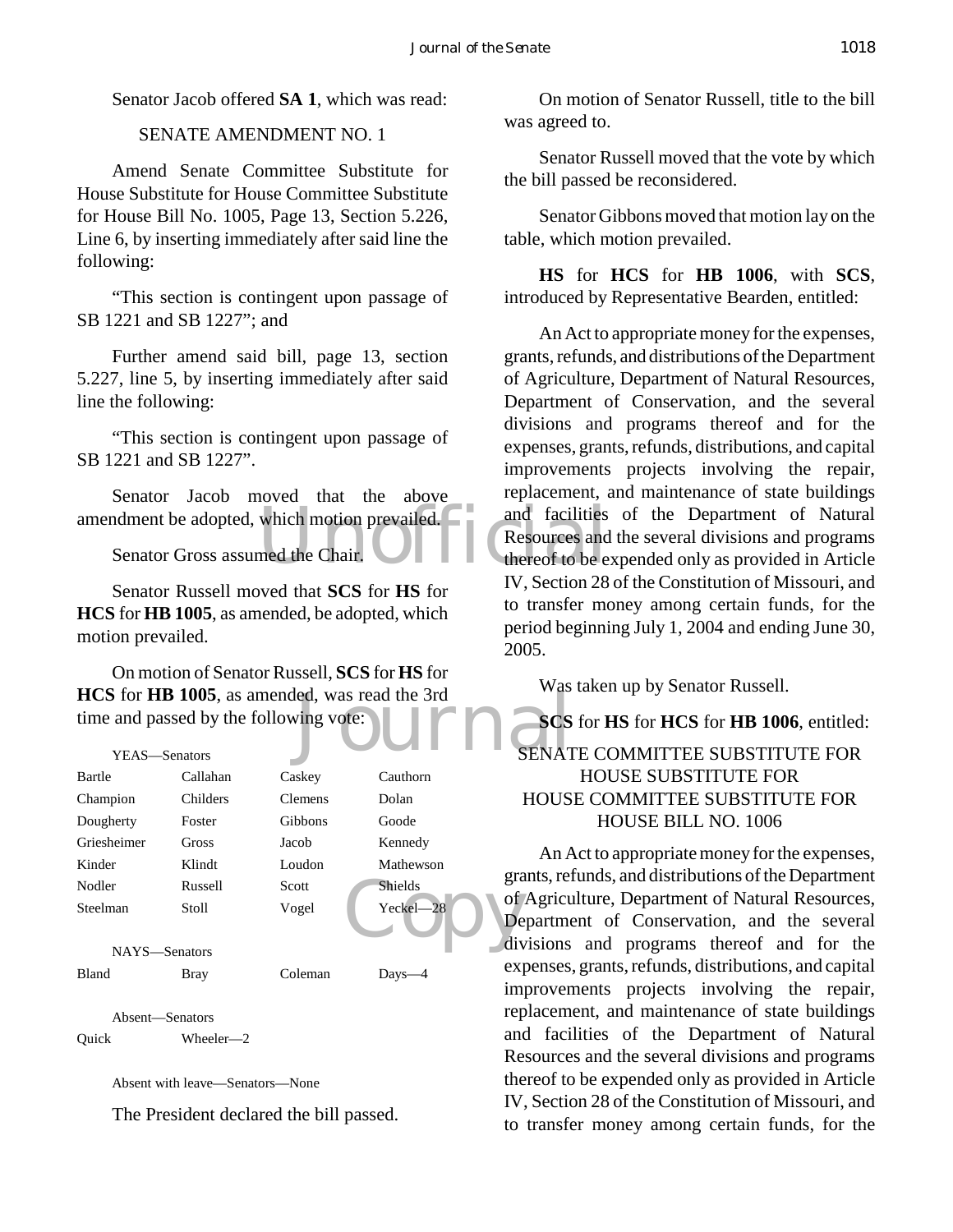period beginning July 1, 2004 and ending June 30, 2005.

Was taken up.

Senator Shields assumed the Chair.

Senator Gross assumed the Chair.

Senator Russell moved that **SCS** for **HS** for **HCS** for **HB 1006** be adopted, which motion prevailed.

On motion of Senator Russell, **SCS** for **HS** for **HCS** for **HB 1006** was read the 3rd time and passed by the following vote:

| YEAS-Senators |             |                |                     | Insurance, and         |
|---------------|-------------|----------------|---------------------|------------------------|
| Bartle        | Callahan    | Caskey         | Cauthorn            | Relations, and         |
| Champion      | Childers    | <b>Clemens</b> | Coleman             | thereof to be e        |
| Dolan         | Dougherty   | Foster         | Gibbons             | IV, Section 28         |
| Goode         | Griesheimer | Gross          | Kennedy             | to transfer mo         |
| Kinder        | Klindt      | Mathewson      | Nodler <sup>®</sup> | period beginni         |
| Ouick         | Russell     | Scott          | <b>Shields</b>      | 2005.                  |
| Steelman      | Stoll       | Vogel          | Yeckel-28           |                        |
|               |             |                |                     | Was taker              |
| NAYS-Senators |             |                |                     | Senator R              |
| Bland         | Brav        | Davs           | Jacob-              | II <i>c</i> e £… IID 1 |

Absent—Senator Wheeler—1

Absent with leave—Senator Loudon—1

 $\sum_{\text{the bill passed}}^{\text{don}-1}$ The President declared the bill passed.

On motion of Senator Russell, title to the bill was agreed to.

Senator Russell moved that the vote by which the bill passed be reconsidered.

otton lay on the<br>
vith SCS. Senator Gibbons moved that motion lay on the table, which motion prevailed.

**HS** for **HCS** for **HB** 1007, with **SC** introduced by Representative Bearden, entitled:

An Act to appropriate money for the expenses, grants, refunds, and distributions of the Department of Economic Development, Depart-ment of Insurance, and Department of Labor and Industrial Relations, and the several divisions and programs thereof to be expended only as provided in Article IV, Section 28 of the Constitution of Missouri, and

to transfer money among certain funds for the period beginning July 1, 2004 and ending June 30, 2005.

Was taken up by Senator Russell.

### **SCS** for **HS** for **HCS** for **HB 1007**, entitled:

# SENATE COMMITTEE SUBSTITUTE FOR HOUSE SUBSTITUTE FOR HOUSE COMMITTEE SUBSTITUTE FOR HOUSE BILL NO. 1007

An Act to appropriate money for the expenses, grants, refunds, and distributions of the Department of Economic Development, Depart-ment of Insurance, and Department of Labor and Industrial Relations, and the several divisions and programs thereof to be expended only as provided in Article IV, Section 28 of the Constitution of Missouri, and to transfer money among certain funds for the period beginning July 1, 2004 and ending June 30, 2005.

Was taken up.

Senator Russell moved that **SCS** for **HS** for **HCS** for **HB 1007** be adopted.

Senator Bartle assumed the Chair.

Senator Russell offered **SA 1**, which was read:

# SENATE AMENDMENT NO. 1

Amend Senate Committee Substitute for House Substitute for House Committee Substitute for House Bill No. 1007, Page 6, Section 7.060, Line 10, by inserting immediately after the word "Levee," the following: "Branson Landing Project,".

Senator Russell moved that the above amendment be adopted, which motion prevailed.

Senator Russell offered **SA 2**:

#### SENATE AMENDMENT NO. 2

Amend Senate Committee Substitute for House Substitute for House Committee Substitute for House Bill No. 1007, Page 4, Section 7.020, Line 38, by deleting the number "700,000" and replacing it with the number "850,000" and further amend said Bill, Section 7.025, Line 8, by deleting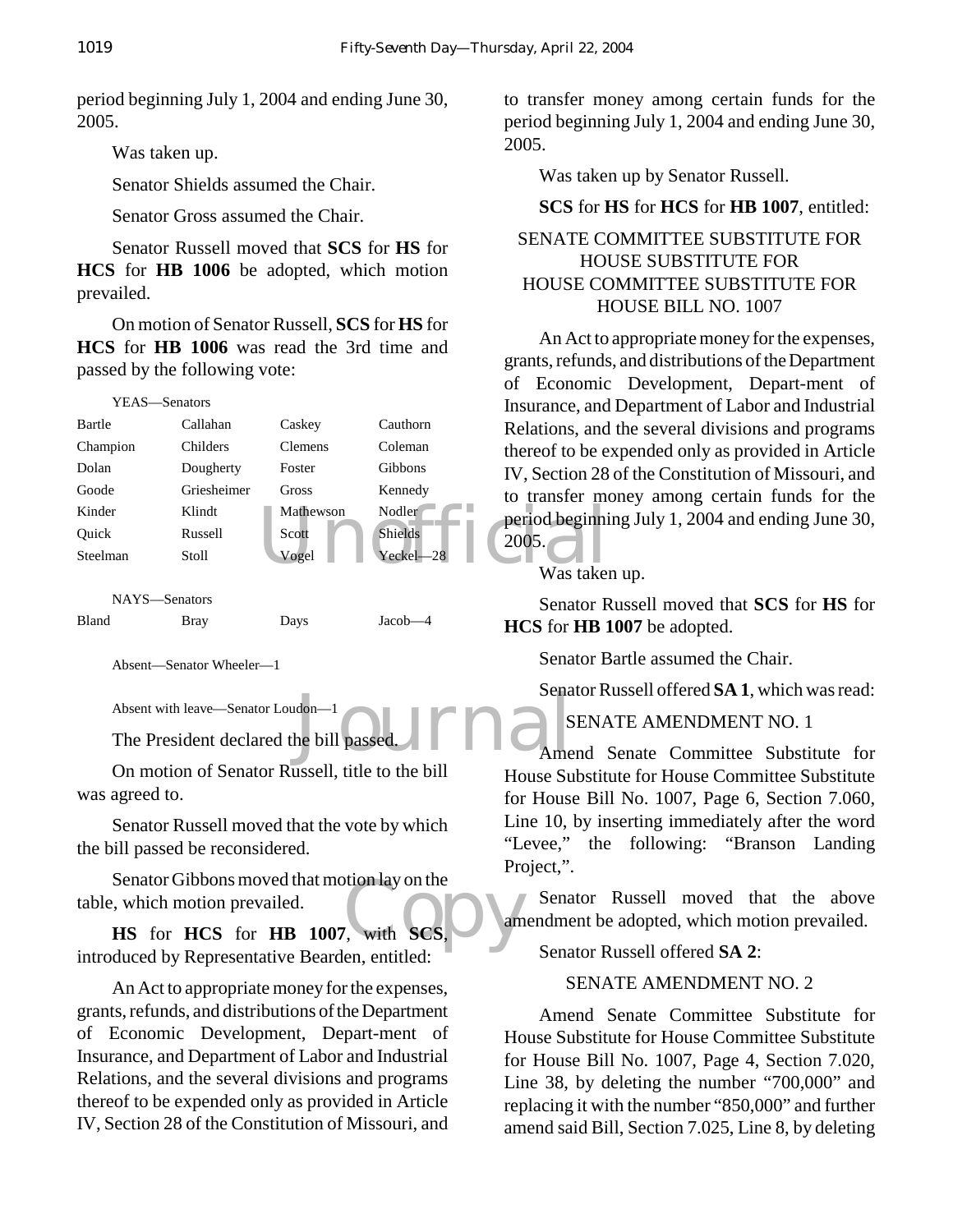the number "3,303,360" and replacing it with the number "3,453,360" and amend section and bill totals accordingly.

Senator Russell moved that the above amendment be adopted, which motion prevailed.

Senator Caskey offered **SA 3**:

SENATE AMENDMENT NO. 3

Amend Senate Committee Substitute for House Substitute for House Committee Substitute for House Bill No. 1007, Page 5, Section 7.050, Line 9, by inserting immediately after said line the following:

"For the Missouri Main Street Program

From Missouri Main Street Program Fund . \$40,590"

inserting immediately after said section the An Act to<br>
following new section:<br>
"Section 7.053. To the Department of Economic of Public Safe and further amend said bill Section 7.050, by inserting immediately after said section the following new section:

Development

Funds are to be transferred out of the State Treasury, chargeable to the General Revenue Fund, to the Missouri Main Street Program Fund

Masket Lines (1997)<br>Masket accordingly. From General Revenue Fund . . . . . . . . \$40,590" and amend section and bill total accordingly.

Senator Caskey moved that the above amendment be adopted, which motion prevailed.

Senator Russell moved that **SCS** for **HS** for **HCS** for **HB 1007**, as amended, be adopted, which motion prevailed.

 $SCS$  for  $HS$  for  $\overline{S}$  of sexes read the 3rd On motion of Senator Russell, **SCS** for **HS** for **HCS** for **HB 1007**, as amended, was read the 3rd time and passed by the following vote:

#### YEAS—Senators

| Bartle      | Callahan  | Caskey         | Cauthorn |
|-------------|-----------|----------------|----------|
| Champion    | Childers  | Clemens        | Dolan    |
| Dougherty   | Foster    | <b>Gibbons</b> | Goode    |
| Griesheimer | Gross     | Kennedy        | Kinder   |
| Klindt      | Mathewson | Nodler         | Quick    |
| Russell     | Scott     | <b>Shields</b> | Steelman |



Jacob—5

Absent—Senators—None

Absent with leave—Senator Loudon—1

The President declared the bill passed.

On motion of Senator Russell, title to the bill was agreed to.

Senator Russell moved that the vote by which the bill passed be reconsidered.

Senator Gibbons moved that motion lay on the table, which motion prevailed.

**HS** for **HCS** for **HB 1008**, with **SCS**, introduced by Representative Bearden, entitled:

An Act to appropriate money for the expenses, grants, refunds, and distributions of the Department of Public Safety, and the several divisions and programs thereof to be expended only as provided in Article IV, Section 28 of the Constitution of Missouri, and to transfer money among certain funds for the period beginning July 1, 2004 and ending June 30, 2005.

Was taken up by Senator Russell.

**SCS** for **HS** for **HCS** for **HB 1008**, entitled:

# SENATE COMMITTEE SUBSTITUTE FOR HOUSE SUBSTITUTE FOR HOUSE COMMITTEE SUBSTITUTE FOR HOUSE BILL NO. 1008

An Act to appropriate money for the expenses, grants, refunds, and distributions of the Department of Public Safety, and the several divisions and programs thereof to be expended only as provided in Article IV, Section 28 of the Constitution of Missouri, and to transfer money among certain funds for the period beginning July 1, 2004 and ending June 30, 2005.

Was taken up.

Senator Russell moved that **SCS** for **HS** for **HCS** for **HB 1008** be adopted, which motion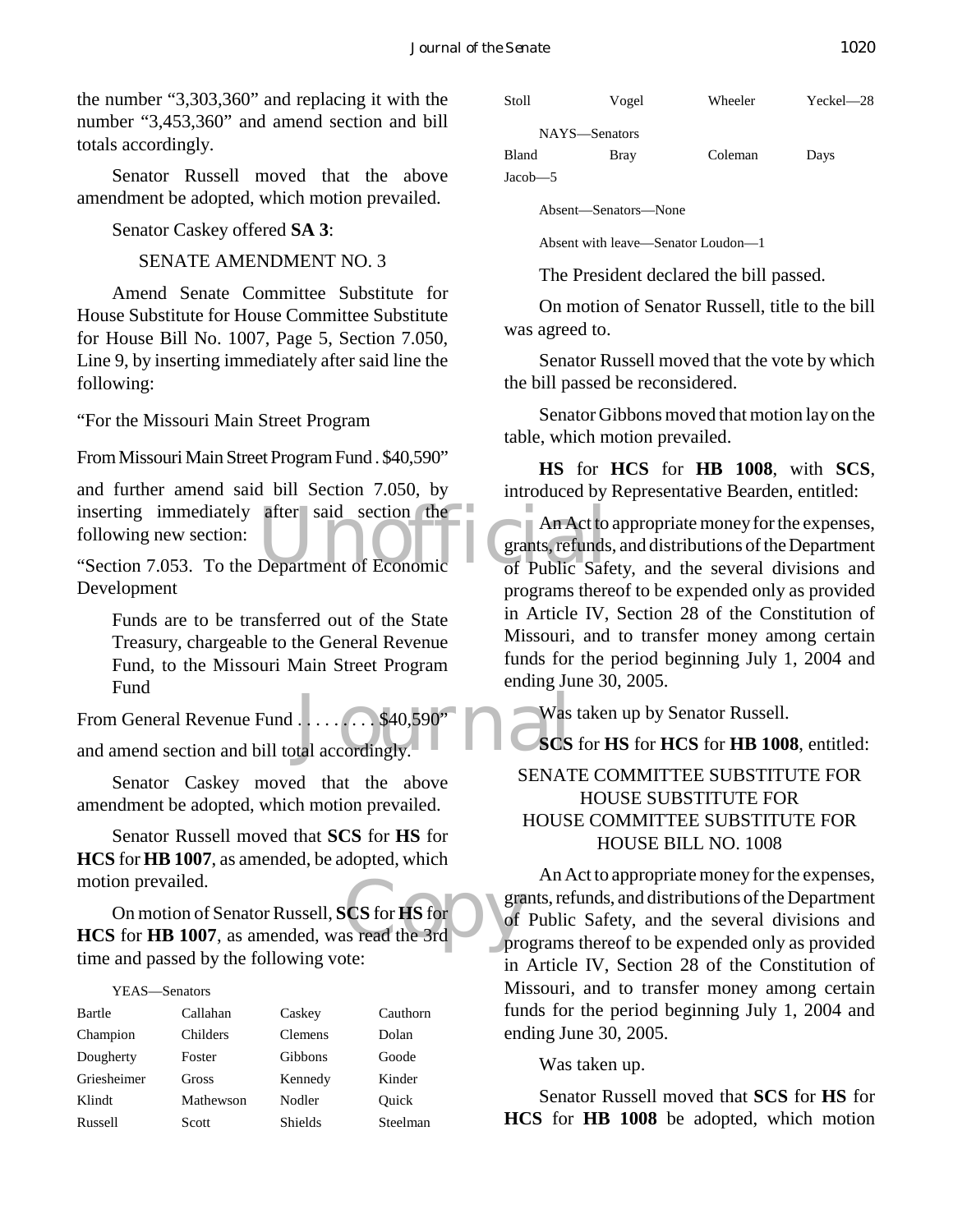# prevailed.

On motion of Senator Russell, **SCS** for **HS** for **HCS** for **HB 1008** was read the 3rd time and passed by the following vote:

| YEAS—Senators |           |               |          |
|---------------|-----------|---------------|----------|
| Bartle        | Callahan  | Caskey        | Cauthorn |
| Champion      | Childers  | Clemens       | Dolan    |
| Dougherty     | Foster    | Gibbons       | Goode    |
| Griesheimer   | Gross     | Kennedy       | Kinder   |
| Klindt        | Mathewson | Nodler        | Russell  |
| Scott         | Shields   | Steelman      | Stoll    |
| Vogel         | Wheeler   | $Yeckel - 27$ |          |
| NAYS-Senators |           |               |          |
| <b>Bland</b>  | Bray      | Coleman       | Days     |
| Jacob—5       |           |               |          |

Absent—Senator Quick—1

Absent with leave—Senator Loudon—1

The President declared the bill passed.

was agreed to.

Senator Russell moved that the vote by which the bill passed be reconsidered.

Senator Gibbons moved that motion lay on the table, which motion prevailed.

1.<br>
1009, with SCS, and Absen<br>
Bearden, entitled: The **HS** for **HCS** for **HB 1009**, with **SCS**, introduced by Representative Bearden, entitled:

 $\frac{1}{2}$  (1, 2004 and  $\frac{1}{2}$  table An Act to appropriate money for the expenses, grants, refunds, and distributions of the Department of Corrections and the several divisions and programs thereof to be expended only as provided in Article IV, Section 28 of the Constitution of Missouri, for the period beginning July 1, 2004 and ending June 30, 2005.

Was taken up by Senator Russell.

**SCS** for **HS** for **HCS** for **HB 1009**, entitled:

SENATE COMMITTEE SUBSTITUTE FOR HOUSE SUBSTITUTE FOR HOUSE COMMITTEE SUBSTITUTE FOR HOUSE BILL NO. 1009

An Act to appropriate money for the expenses, grants, refunds, and distributions of the Department of Corrections and the several divisions and programs thereof to be expended only as provided in Article IV, Section 28 of the Constitution of Missouri, for the period beginning July 1, 2004 and ending June 30, 2005.

Was taken up.

Senator Russell moved that **SCS** for **HS** for **HCS** for **HB 1009** be adopted, which motion prevailed.

On motion of Senator Russell, **SCS** for **HS** for **HCS** for **HB 1009** was read the 3rd time and passed by the following vote:



Cauthorn Quick—2

Absent with leave—Senator Loudon—1 The President declared the bill passed.

On motion of Senator Russell, title to the bill was agreed to.

Senator Russell moved that the vote by which the bill passed be reconsidered.

Senator Gibbons moved that motion lay on the table, which motion prevailed.

**HS** for **HCS** for **HB 1010**, with **SCS**, introduced by Representative Bearden, entitled:

An Act to appropriate money for the expenses, grants, refunds, and distributions of the Department of Mental Health, the Board of Public Buildings, the Department of Health and Senior Services, and the several divisions and programs thereof, the Missouri Health Facilities Review Committee and the Commission for the Missouri Senior Rx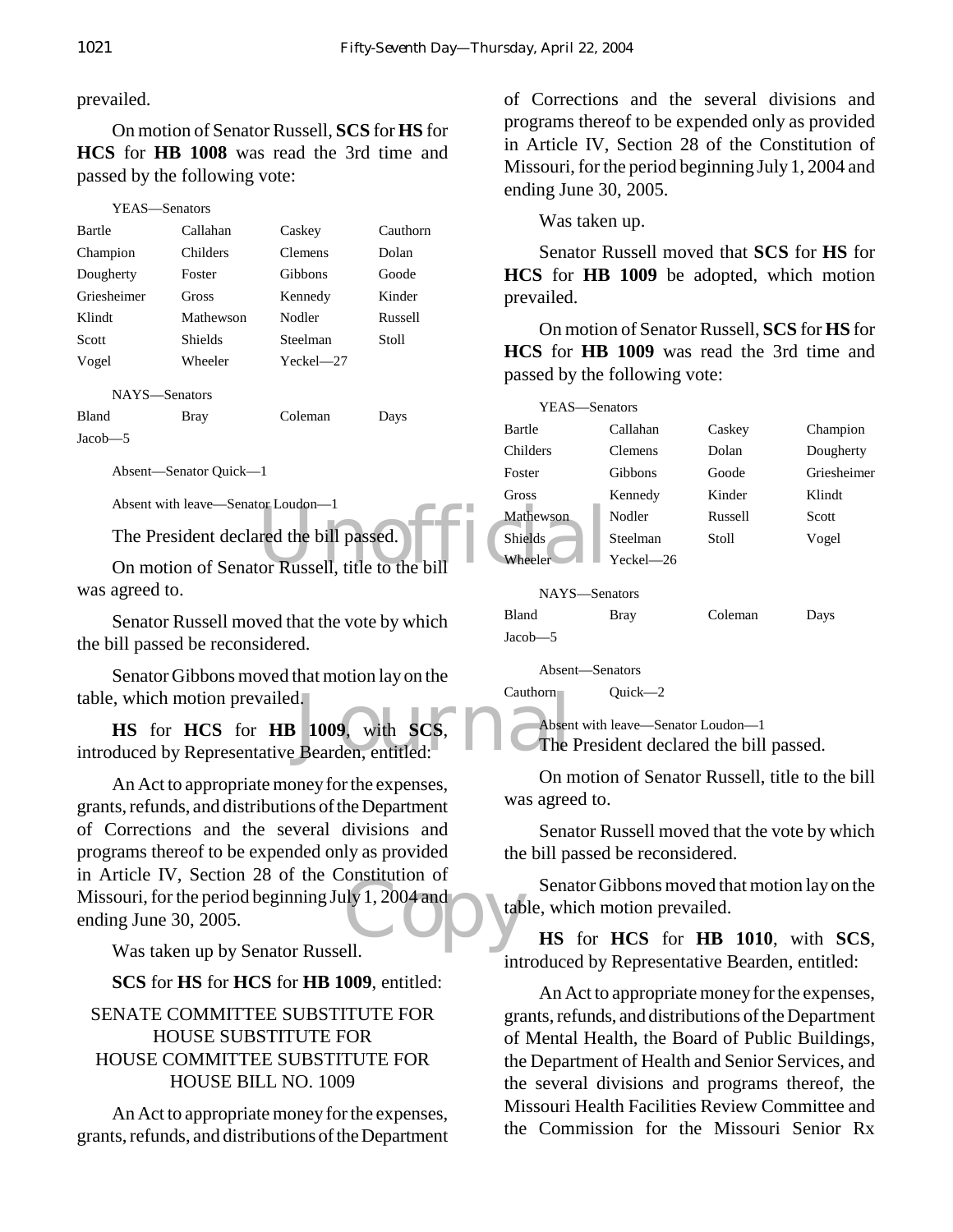Program to be expended only as provided in Article IV, Section 28 of the Constitution of Missouri, for the period beginning July 1, 2004 and ending June 30, 2005.

Was taken up by Senator Russell.

#### **SCS** for **HS** for **HCS** for **HB 1010**, entitled:

# SENATE COMMITTEE SUBSTITUTE FOR HOUSE SUBSTITUTE FOR HOUSE COMMITTEE SUBSTITUTE FOR HOUSE BILL NO. 1010

he Missouri Senior Rx<br>
led only as provided in which was rea An Act to appropriate money for the expenses, grants, refunds, and distributions of the Department of Mental Health, the Board of Public Buildings, the Department of Health and Senior Services, and the several divisions and programs thereof, the Missouri Health Facilities Review Committee and the Commission for the Missouri Senior Rx Program to be expended only as provided in Article IV, Section 28 of the Constitution of Missouri, for the period beginning July 1, 2004 and ending June 30, 2005.

Was taken up.

Senator Russell moved that **SCS** for **HS** for **HCS** for **HB 1010** be adopted.

thereof the<br> **A 1**, which was read:<br> **IENT NO.** 1 Senator Shields offered **SA 1**, which was read: SENATE AMENDMENT NO. 1

Amend Senate Committee Substitute for House Substitute for House Committee Substitute for House Bill No. 1010, Page 29, Section 10.677, Line 26, by deleting said line and inserting in lieu thereof the following:

| thereof the following:                | sut |
|---------------------------------------|-----|
| "From General Revenue Fund  \$570,000 |     |
|                                       |     |

Total . . . . . . . . . . . . . . . . . . . . . . . . \$1,330,000",

and further amend bill totals accordingly.

Senator Shields moved that the above amendment be adopted.

Senator Dougherty offered **SSA 1** for **SA 1**, which was read:

# SENATE SUBSTITUTE AMENDMENT NO. 1 FOR SENATE AMENDMENT NO. 1

Amend Senate Committee Substitute for House Substitute for House Committee Substitute for House Bill No. 1010, Page 29, Section 10.677, Line 26, by deleting said line and inserting in lieu thereof the following

| "From General Revenue Fund  \$570,000 |  |
|---------------------------------------|--|
| From New Federal Funds  \$1e          |  |
| Total  \$571,000",                    |  |

and further amend bill totals accordingly.

Senator Dougherty moved that the above substitute amendment be adopted.

At the request of Senator Dougherty, **SSA 1** for **SA 1** was withdrawn.

Senator Dougherty offered **SSA 2** for **SA 1**, which was read:

# SENATE SUBSTITUTE AMENDMENT NO. 2 FOR SENATE AMENDMENT NO. 1

Amend Senate Committee Substitute for House Substitute for House Committee Substitute for House Bill No. 1010, Page 29, Section 10.677, Line 26, by deleting said line and inserting in lieu thereof the following

| "From General Revenue Fund  \$570,000<br><b>ULL</b>          |  |
|--------------------------------------------------------------|--|
| From New Federal Funds $\ldots \ldots \ldots \ldots$ 760,000 |  |
| Total \$1,330,000",                                          |  |

and further amend bill totals accordingly.

Senator Dougherty moved that the above substitute amendment be adopted, which motion prevailed.

Senator Dougherty offered **SA 2**:

#### SENATE AMENDMENT NO. 2

Amend Senate Committee Substitute for House Substitute for House Committee Substitute for House Bill No. 1010, Page 26, Section 10.650, Line 5 by deleting said line and inserting in lieu thereof the following "for the diagnosis and treatment of tuberculosis based on current".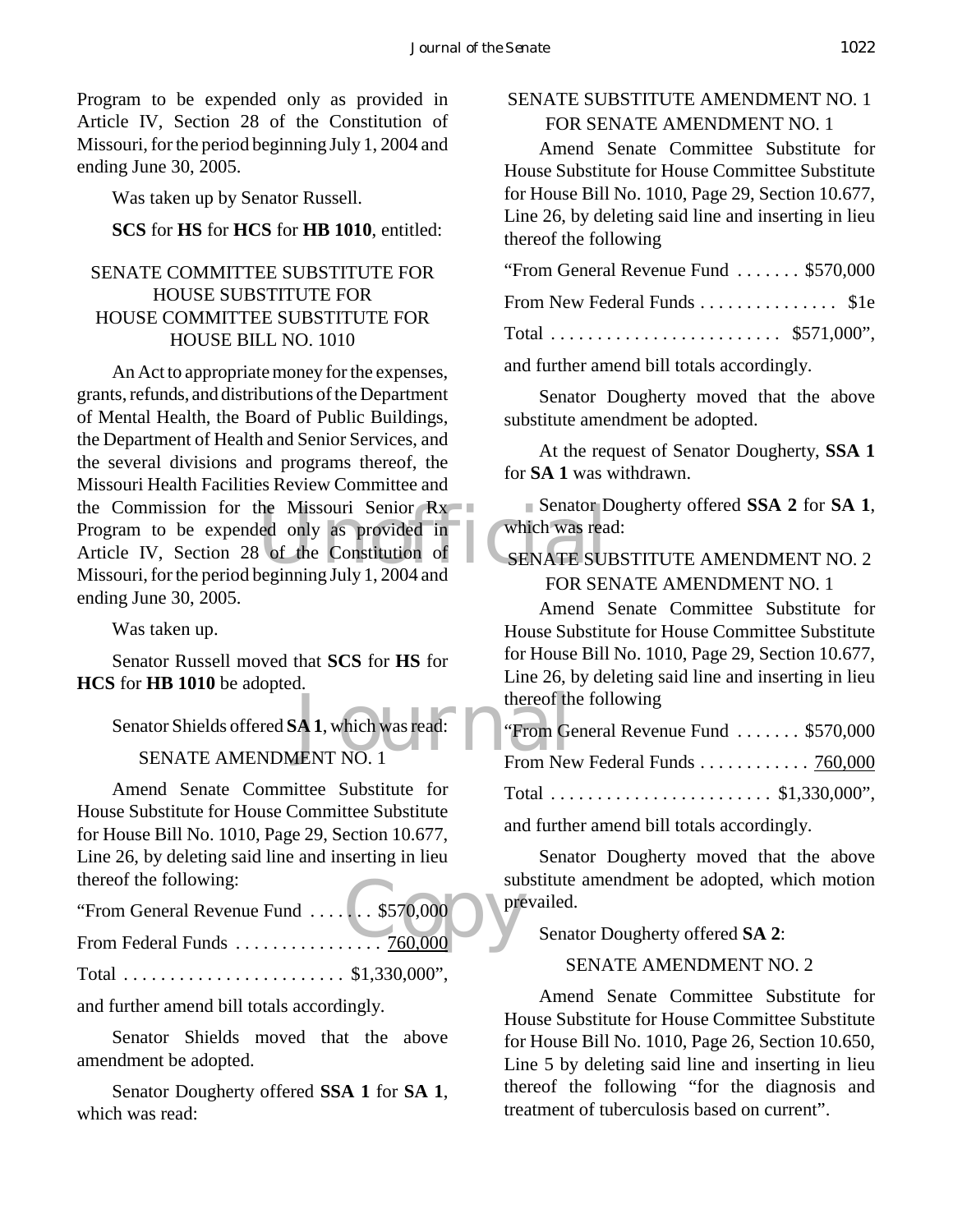Senator Dougherty moved that the above amendment be adopted, which motion prevailed.

Senator Days offered **SA 3**:

#### SENATE AMENDMENT NO. 3

Amend Senate Committee Substitute for House Substitute for House Committee Substitute for House Bill No. 1010, Page 27, Section 10.660, Line 7, by deleting the number "\$3,282,203" and inserting in lieu thereof the number "\$3,462,968". And further amend said section, line 21 by deleting said line and inserting in lieu thereof "Total (Not to exceed 350.37 F.T.E.) "15,227,104".

the number "\$36,400,266" and inserting in lieu<br>
thereof the number "\$41,208,066". Amend bill<br>
totals accordingly. Further amend said bill, page 28, Section 10.665, line 4 by deleting the number "5,631,586" and inserting in lieu thereof the number "\$10,439,386". And further amend said section, line 11 by deleting thereof the number "\$41,208,066". Amend bill totals accordingly.

Senator Days moved that the above amendment be adopted.

Senator Childers assumed the Chair.

Senator Dougherty offered **SA 1** to **SA 3**:

INT NO.-1 TO  $\prod_{\text{Sena}}$  and  $\prod_{\text{Sena}}$ SENATE AMENDMENT NO. 1 TO

SENATE AMENDMENT NO. 3

Amend Senate Amendment No. 3 to Senate Committee Substitute for House Substitute for House Committee Substitute for House Bill No. 1010, Page 1, Line 9, by adding after said line the following:

"Amend Senate Committee Substitute for<br>
House Substitute for House Committee Substitute<br>
for House Bill No. 1010, Page 27, Section 10.665, "Amend Senate Committee Substitute for House Substitute for House Committee Substitute line 3 by inserting immediately after the word 'programs', 'provided that up to \$4,807,800 may be used for the purpose of funding comprehensive health services for women and men that are provided directly by governmental entities as defined by section 610.010 (4) RSMo of this state through contract with the Department of Health and Senior Services. Comprehensive health services shall be only subcontracted to other

governmental agencies and not subcontracted further under any circumstances."

Senator Dougherty moved that the above amendment be adopted.

Senator Gross requested a roll call vote be taken on the adoption of **SA 1** to **SA 3** and was joined in his request by Senators Bray, Coleman, Russell and Vogel.

**SA 1** to **SA 3** failed of adoption by the following vote:

| YEAS—Senators |           |            |          |
|---------------|-----------|------------|----------|
| <b>Bland</b>  | Bray      | Caskey     | Coleman  |
| Days          | Dougherty | Foster     | Goode    |
| Jacob         | Ouick     | Wheeler—11 |          |
|               |           |            |          |
| NAYS—Senators |           |            |          |
| Bartle        | Callahan  | Cauthorn   | Champion |
| Childers      | Clemens   | Dolan      | Gibbons  |
| Griesheimer   | Gross     | Kennedy    | Kinder   |
| Klindt        | Mathewson | Nodler     | Russell  |
| Scott         | Shields   | Steelman   | Vogel    |
| $Yechel = 21$ |           |            |          |

Absent—Senator Stoll—1

Absent with leave—Senator Loudon—1

**SA 3** was again taken up.

Senator Days moved that the above amendment be adopted and requested a roll call vote be taken. She was joined in her request by Senators Bray, Callahan, Coleman and Wheeler.

**SA 3** failed of adoption by the following vote:

| YEAS—Senators |                |               |          |
|---------------|----------------|---------------|----------|
| Bland         | Bray           | Caskey        | Coleman  |
| Days          | Dougherty      | Goode         | Jacob    |
| Ouick         | Wheeler—10     |               |          |
|               |                |               |          |
| NAYS—Senators |                |               |          |
| Bartle        | Callahan       | Cauthorn      | Champion |
| Childers      | <b>Clemens</b> | Dolan         | Foster   |
| Gibbons       | Griesheimer    | Gross         | Kennedy  |
| Kinder        | Klindt         | Mathewson     | Nodler   |
| Russell       | Scott          | Shields       | Steelman |
| Stoll         | Vogel          | $Yeckel - 23$ |          |
|               |                |               |          |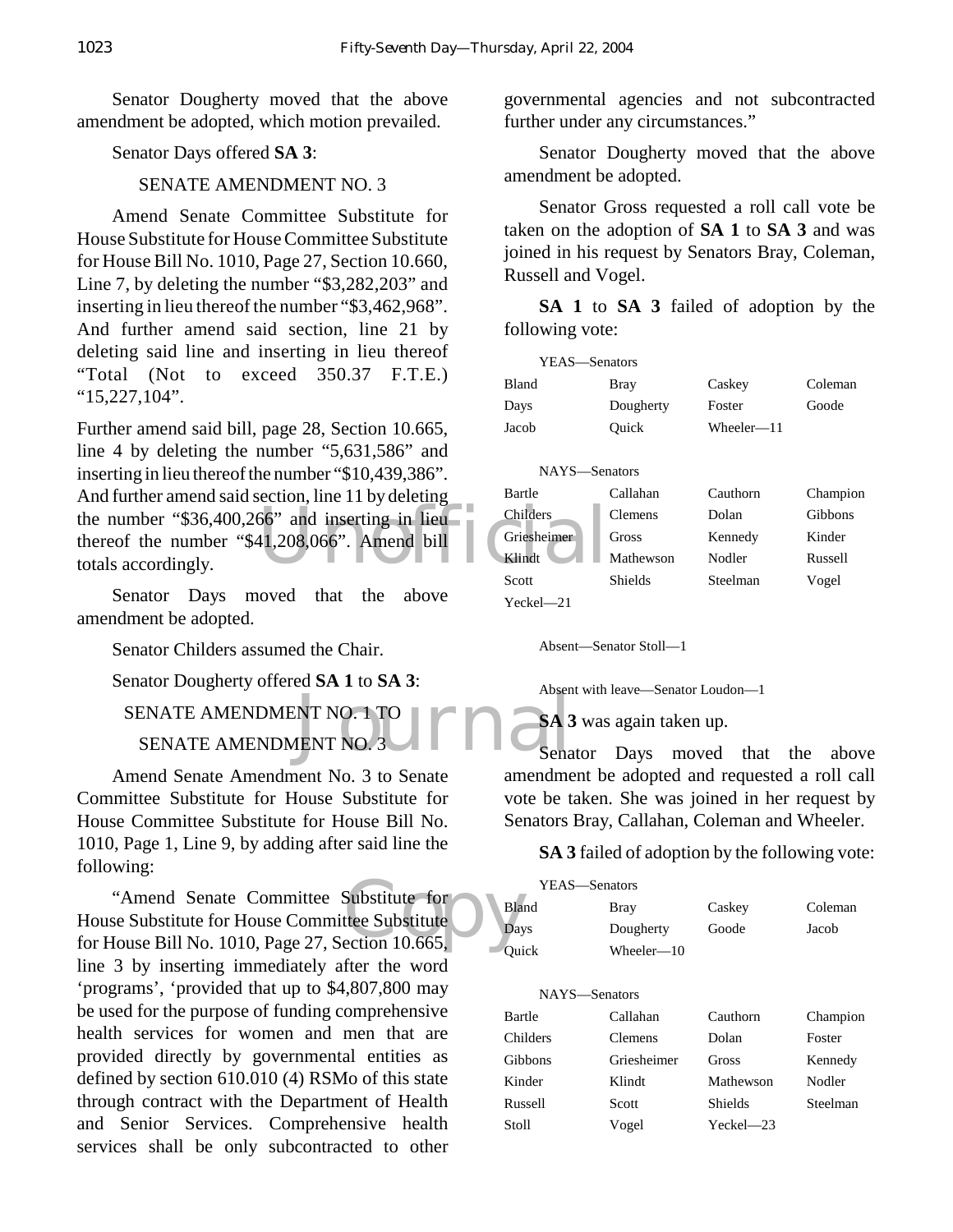Absent—Senators—None

Absent with leave—Senator Loudon—1

Senator Bray offered **SA 4**:

SENATE AMENDMENT NO. 4

Amend Senate Committee Substitute for House Substitute for House Committee Substitute for House Bill No. 1010, Page 2, Section 10.010, Line 7, by deleting the number "\$5,372,822" and inserting in lieu thereof the number "\$5,515,822", further amend said section by deleting line 11 and inserting in lieu thereof:

"Total (Not to exceed 120.13 F.T.E.)  $\therefore$  \$6,460,944"

and further amend bill totals accordingly.

Senator Bray moved that the above amendment be adopted, which motion prevailed.

Wed that SCS for HS for THS and H An Act to ended, be adopted, which Senator Russell moved that **SCS** for **HS** for **HCS** for **HB 1010**, as amended, be adopted, which motion prevailed.

On motion of Senator Russell, **SCS** for **HS** for **HCS** for **HB 1010**, as amended, was read the 3rd time and passed by the following vote:

| Bartle      | <b>Bray</b> | Callahan       | Caskey         | Was            |
|-------------|-------------|----------------|----------------|----------------|
| Cauthorn    | Champion    | Childers       | <b>Clemens</b> |                |
| Dolan       | Foster      | Gibbons        | Goode          | Sena           |
| Griesheimer | Gross       | Kennedy        | Kinder         | <b>HCS</b> for |
| Klindt      | Mathewson   | Nodler         | Ouick          | prevailed      |
| Russell     | Scott       | <b>Shields</b> | Steelman       |                |
| Stoll       | Vogel       | Wheeler        | Yeckel-28      | Havi           |

```
NAYS—Senators
```
Coleman Days Dougherty Jacob

Absent—Senator Bland—1

Absent with leave—Senator Loudon—1

The President declared the bill passed.

On motion of Senator Russell, title to the bill was agreed to.

Senator Russell moved that the vote by which the bill passed be reconsidered.

Senator Gibbons moved that motion lay on the table, which motion prevailed.

**HS** for **HCS** for **HB 1011**, with **SCS**, introduced by Representative Bearden, entitled:

An Act to appropriate money for the expenses, grants, and distributions of the Department of Social Services and the several divisions and programs thereof to be expended only as provided in Article IV, Section 28 of the Constitution of Missouri, for the period beginning July 1, 2004 and ending June 30, 2005.

Was taken up by Senator Russell.

# **SCS** for **HS** for **HCS** for **HB 1011**, entitled:

# SENATE COMMITTEE SUBSTITUTE FOR HOUSE SUBSTITUTE FOR HOUSE COMMITTEE SUBSTITUTE FOR HOUSE BILL NO. 1011

An Act to appropriate money for the expenses, grants, and distributions of the Department of Social Services and the several divisions and programs thereof to be expended only as provided in Article IV, Section 28 of the Constitution of Missouri, for the period beginning July 1, 2004 and ending June 30, 2005.

Was taken up.

Senator Russell moved that **SCS** for **HS** for **HCS** for **HB 1011** be adopted, which motion prevailed.

#### **PRIVILEGED MOTIONS**

Sacob de la contra de la contra de la contra de la contra de la contra de la contra de la contra de la contra de la contra de la contra de la contra de la contra de la contra de la contra de la contra de la contra de la co Having voted on the prevailing side, Senator Caskey moved that the vote by which **SCS** for **HS** for **HCS** for **HB 1011** was adopted be reconsidered, which motion prevailed by the following vote:

#### YEAS—Senators

| Bartle      | Bland    | <b>Bray</b> | Callahan |
|-------------|----------|-------------|----------|
| Caskey      | Cauthorn | Champion    | Childers |
| Clemens     | Coleman  | Days        | Dolan    |
| Dougherty   | Foster   | Gibbons     | Goode    |
| Griesheimer | Gross    | Jacob       | Kennedy  |
| Kinder      | Klindt   | Mathewson   | Nodler   |
| Ouick       | Russell  | Scott       | Shields  |
| Steelman    | Stoll    | Vogel       | Wheeler  |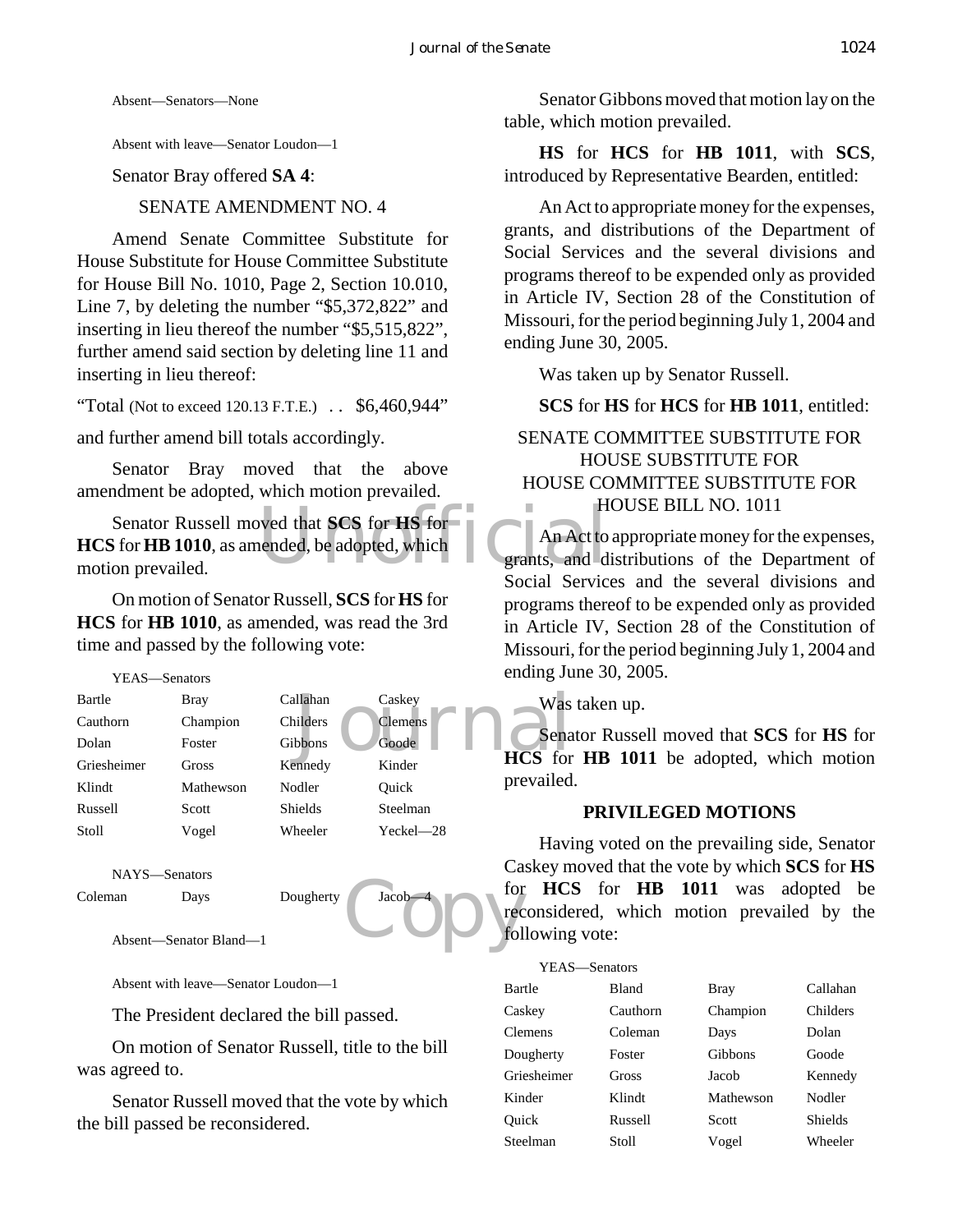Yeckel—33

NAYS—Senators—None

Absent—Senators—None

Absent with leave—Senator Loudon—1

**SCS** for **HS** for **HCS** for **HB 1011** was again taken up.

Senator Russell offered **SA 1**:

SENATE AMENDMENT NO. 1

the number "179,556,526" and inserting in lieu<br>
thereof the number "182,556,526" and further<br>
amend said section, line 58 by deleting the number<br>
The Presi Amend Senate Committee Substitute for House Substitute for House Committee Substitute for House Bill No. 1011, Page 28, Section 11.465, Line 35, by deleting the number "113,533,434" and inserting in lieu thereof the number "115,533,434" and further amend said section, line 36 by deleting the number "179,556,526" and inserting in lieu thereof the number "182,556,526" and further "\$761,157,980" and inserting in lieu thereof the number "\$766,157,980". Further amend bill totals accordingly.

Senator Russell moved that the above amendment be adopted, which motion prevailed.

Senator Russell offered **SA 2**:

SENATE AMENDMENT NO. 2

development of a Comprehensive Chronic Care<br>
Risk Management program.", and further amend<br>
said Bill, Page 31, Section 11.480, Line 4, by Amend Senate Committee Substitute for House Substitute for House Committee Substitute for House Bill No. 1011, Page 25, Section 11.435, Line 5, by inserting immediately thereafter the word "pharmacists" the following, "and for the development of a Comprehensive Chronic Care Risk Management program.", and further amend inserting immediately thereafter the word "programs" the following, "and for the development of a Comprehensive Chronic Care Risk Management program.".

Senator Russell moved that the above amendment be adopted, which motion prevailed.

Senator Russell moved that **SCS** for **HS** for **HCS** for **HB 1011**, as amended, be adopted, which

#### motion prevailed.

On motion of Senator Russell, **SCS** for **HS** for **HCS** for **HB 1011**, as amended, was read the 3rd time and passed by the following vote:

| YEAS-Senators |               |             |           |
|---------------|---------------|-------------|-----------|
| Bartle        | <b>Bray</b>   | Callahan    | Caskey    |
| Cauthorn      | Champion      | Childers    | Clemens   |
| Days          | Dolan         | Dougherty   | Foster    |
| Gibbons       | Goode         | Griesheimer | Gross     |
| Kennedy       | Kinder        | Klindt      | Mathewson |
| Nodler        | Ouick         | Russell     | Scott     |
| Shields       | Steelman      | Stoll       | Vogel     |
| Wheeler       | $Yeckel - 30$ |             |           |
|               |               |             |           |

NAYS—Senators

Bland Coleman Jacob—3

Absent—Senators—None

Absent with leave—Senator Loudon—1

The President declared the bill passed.

On motion of Senator Russell, title to the bill was agreed to.

Senator Russell moved that the vote by which the bill passed be reconsidered.

SA 2:<br>JENT NO. 2 Senator Gibbons moved that motion lay on the table, which motion prevailed.

**HS** for **HCS** for **HB 1012**, with **SCS**, introduced by Representative Bearden, entitled:

An Act to appropriate money for the expenses, grants, refunds, and distributions of the Chief Executive's Office and Mansion, Lieutenant Governor, Secretary of State, State Auditor, State Treasurer, Attorney General, Missouri Prosecuting Attorneys and Circuit Attorneys Retirement Systems, and the Judiciary and the Office of the State Public Defender, and the several divisions and programs thereof, and for the payment of salaries and mileage of members of the State Senate and the House of Representatives and contingent expenses of the General Assembly, including salaries and expenses of elective and appointive officers and necessary capital improvements expenditures; for salaries and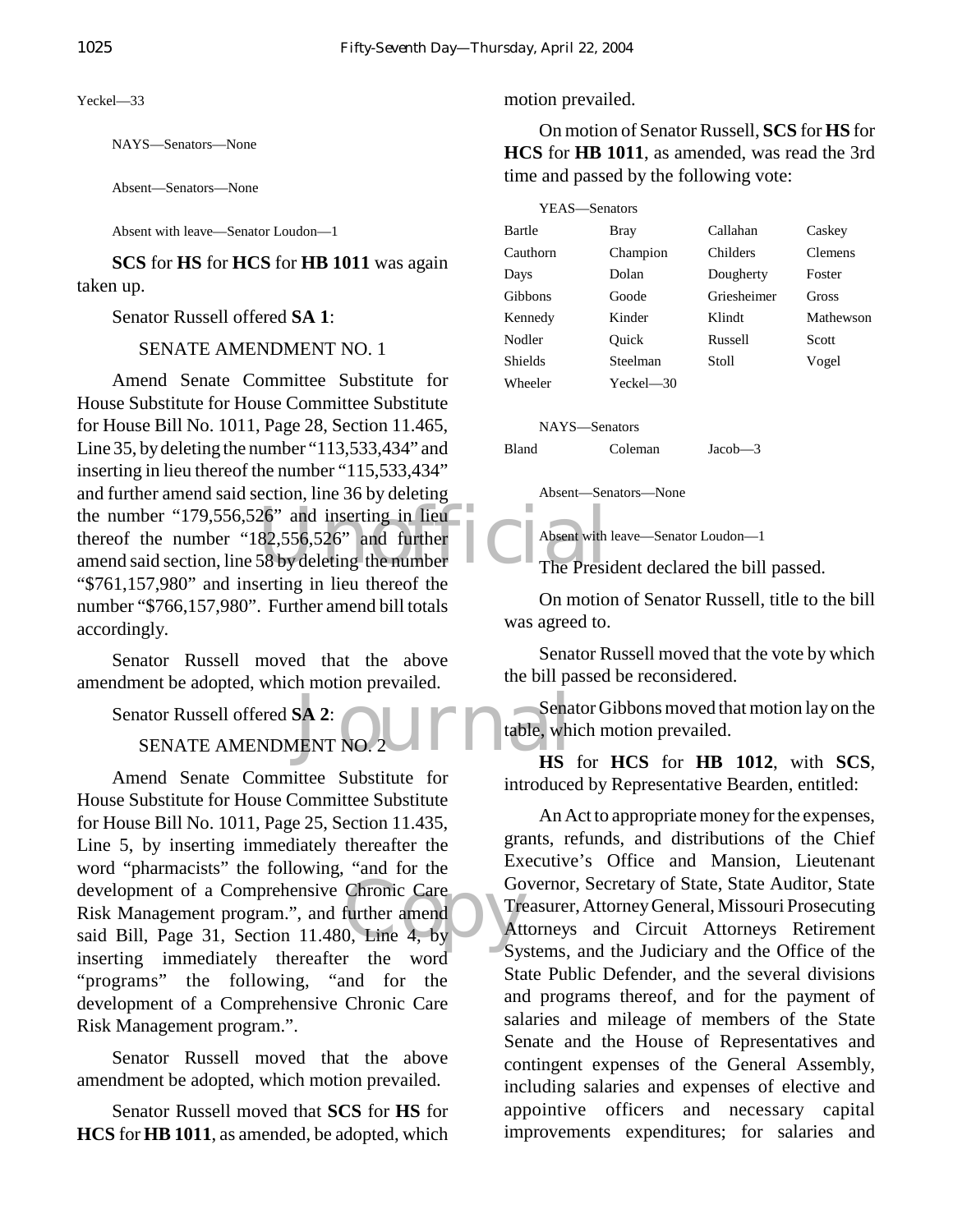expenses of members and employees and other necessary operating expenses of the Missouri Commission on Interstate Cooperation, the Committee on Legislative Research, various joint committees, for the expenses of the interim committees established by the General Assembly, and to transfer money among certain funds, to be expended only as provided in Article IV, Section 28 of the Constitution of Missouri, for the period beginning July 1, 2004 and ending June 30, 2005.

Was taken up by Senator Russell.

#### **SCS** for **HS** for **HCS** for **HB 1012**, entitled:

# SENATE COMMITTEE SUBSTITUTE FOR HOUSE SUBSTITUTE FOR HOUSE COMMITTEE SUBSTITUTE FOR HOUSE BILL NO. 1012

Senator<br>
de Mansion, Lieutenant<br>
State, State Auditor, State<br>
Senators Blanc embers of the State<br>
Representatives and<br>
General Assembly,<br>
Sexes of elective and<br>
Representative and peration, the recession of the interimental Assembly. An Act to appropriate money for the expenses, grants, refunds, and distributions of the Chief Executive's Office and Mansion, Lieutenant Governor, Secretary of State, State Auditor, State Treasurer, Attorney General, Missouri Prosecuting Attorneys and Circuit Attorneys Retirement Systems, and the Judiciary and the Office of the State Public Defender, and the several divisions and programs thereof, and for the payment of salaries and mileage of members of the State Senate and the House of Representatives and contingent expenses of the General Assembly, including salaries and expenses of elective and appointive officers and necessary capital improvements expenditures; for salaries and expenses of members and employees and other necessary operating expenses of the Missouri Commission on Interstate Cooperation, the Committee on Legislative Research, various joint committees, for the expenses of the interim committees established by the General Assembly, and to transfer money among certain funds, to be expended only as provided in Article IV, Section 28 of the Constitution of Missouri, for the period beginning July 1, 2004 and ending June 30, 2005.

Was taken up.

Senator Russell moved that **SCS** for **HS** for **HCS** for **HB 1012** be adopted.

Senator Jacob offered **SA 1**, which was read:

### SENATE AMENDMENT NO. 1

Amend Senate Committee Substitute for House Substitute for House Committee Substitute for House Bill No. 1012, Page 13, Section 12.400, Line 3 by deleting "\$26,221,780" and inserting in lieu thereof the following: "28,221,780 with \$2,000,000 being appropriated solely for the purpose of an increase in the salary of employees of the office of the state public defender and no other purpose."; and

Further amend same section, same page, line 7 by deleting "\$28,239,822" and inserting in lieu thereof the following "30,239,822"; and

Further amend all applicable totals, if any, accordingly.

Senator Jacob moved that the above amendment be adopted and requested a roll call vote be taken. He was joined in his request by Senators Bland, Bray, Coleman and Days.

**SA 1** failed of adoption by the following vote:

| YEAS-Senators |                             |           |          |  |
|---------------|-----------------------------|-----------|----------|--|
| <b>Bland</b>  | <b>Bray</b>                 | Callahan  | Caskey   |  |
| Coleman       | Days                        | Dougherty | Jacob    |  |
| Stoll         | Wheeler—10<br>NAYS-Senators |           |          |  |
| <b>Bartle</b> | Cauthorn                    | Champion  | Childers |  |
| Clemens       | Dolan                       | Foster    | Gibbons  |  |
| Goode         | Griesheimer                 | Gross     | Kennedy  |  |
| Kinder        | Klindt                      | Nodler    | Russell  |  |
| Scott         | Shields                     | Steelman  | Vogel    |  |
| Yeckel—21     |                             |           |          |  |

Absent—Senators Mathewson Quick—2

Absent with leave—Senator Loudon—1

Senator Stoll offered **SA 2**, which was read:

#### SENATE AMENDMENT NO. 2

Amend Senate Committee Substitute for House Substitute for House Committee Substitute for House Bill No. 1012, Page 11, Section 12.355,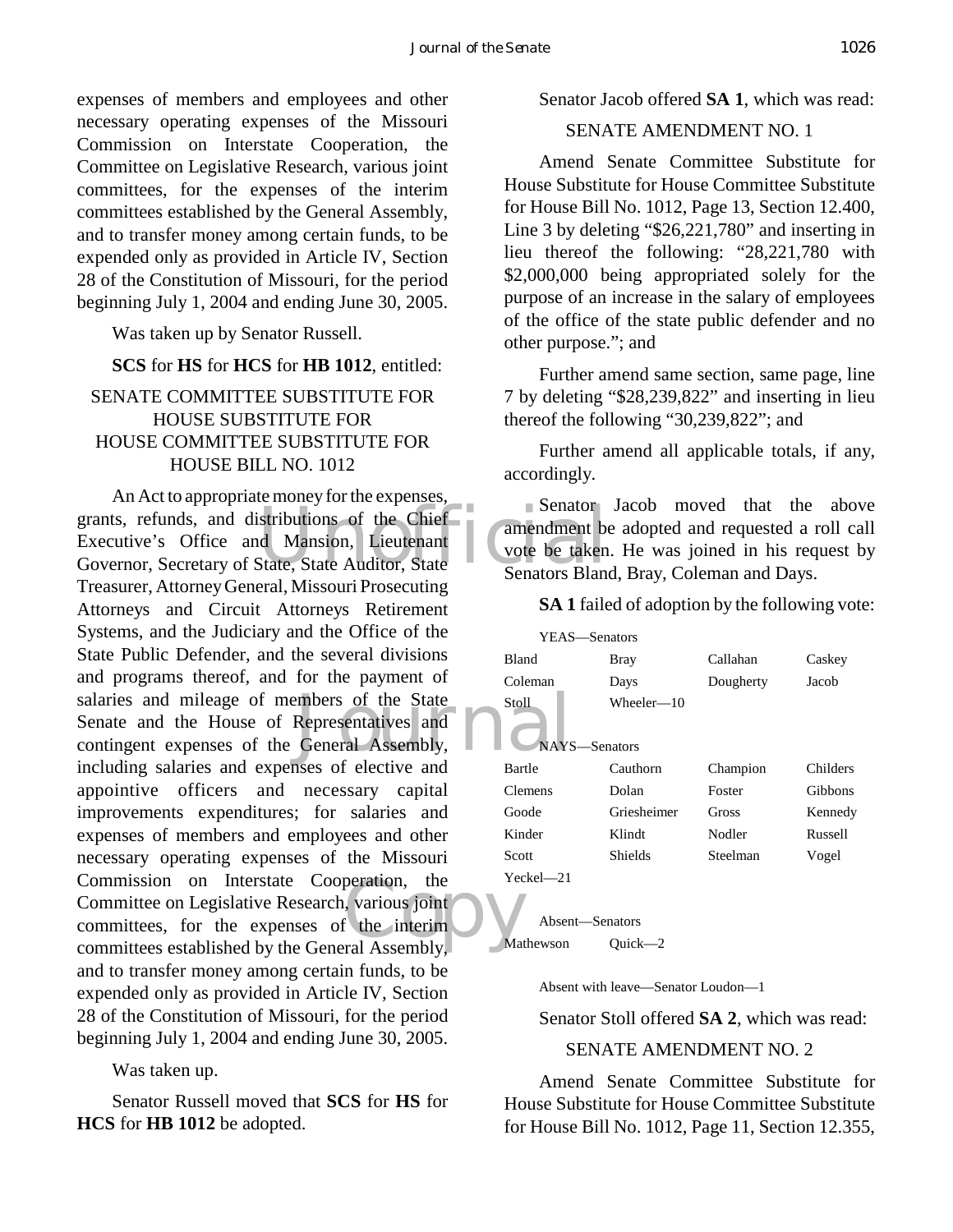Line 6, by deleting the number "111,904,140" and inserting in lieu thereof the number "112,027,200" and amend section and bill totals accordingly.

Senator Stoll moved that the above amendment be adopted, which motion prevailed.

Senator Russell moved that **SCS** for **HS** for **HCS** for **HB 1012**, as amended, be adopted, which motion prevailed.

On motion of Senator Russell, **SCS** for **HS** for **HCS** for **HB 1012**, as amended, was read the 3rd time and passed by the following vote:

| YEAS—Senators  |                |             |                | 5000000<br>sections<br>rela |
|----------------|----------------|-------------|----------------|-----------------------------|
| Bartle         | Callahan       | Cauthorn    | Champion       | projects.                   |
| Childers       | <b>Clemens</b> | Dolan       | Foster         |                             |
| <b>Gibbons</b> | Goode          | Griesheimer | <b>Gross</b>   | In which                    |
| Kinder         | Klindt         | Mathewson   | Nodler         | respectfully re             |
| Ouick          | Russell        | Scott       | <b>Shields</b> | Read 1st                    |
| Steelman       | Stoll          | Vogel       | $Yeckel - 24$  | Also,                       |
| NAYS-Senators  |                |             |                | Mr. Presid                  |
| Bland          | <b>Bray</b>    | Caskey      | Coleman        | Representative              |
| Days           | Dougherty      | Jacob       | Kennedy        | House has tak               |
| Wheeler-9      |                |             |                | $HRs$ 1477 and              |

Absent—Senators—None

Absent with leave—Senator Loudon—1

The President declared the bill passed.

On motion of Senator Russell, title to the bill was agreed to.

Senator Russell moved that the vote by which the bill passed be reconsidered.

Senator Gibbons moved that motion lay on the<br>
experiment which motion prevailed.<br>
NESSAGES FROM THE HOUSE table, which motion prevailed.

#### **MESSAGES FROM THE HOUSE**

The following messages were received from the House of Representatives through its Chief Clerk:

Mr. President: I am instructed by the House of Representatives to inform the Senate that the House has taken up and passed **HS** for **HB 1409**, entitled:

An Act to repeal sections 32.105, 32.110, 71.620, 100.710, 135.208, 135.209, 135.215, 135.530, 144.030, 620.1400, 620.1410, 620.1420, 620.1430, 620.1440, 620.1450, 620.1460, 620.1560, RSMo, and section 100.850 as enacted by conference committee substitute for senate substitute for senate committee substitute for house committee substitute for house bill no. 289, ninety-second general assembly, first regular session, and section 100.850 as enacted by senate committee substitute for senate bill no. 620, ninety-second general assembly, first regular session, and to enact in lieu thereof forty-four new sections relating to economic development projects.

In which the concurrence of the Senate is respectfully requested.

Read 1st time.

Also,

# Mr. President: I am instructed by the House of Representatives to inform the Senate that the House has taken up and passed **HS** for **HCS** for **HBs 1477** and **1563**, entitled:

don-1<br>he bill passed. An Act to repeal sections 192.020, 192.067, 192.138, 192.665, 192.667, and 197.293, RSMo, and to enact in lieu thereof seventeen new sections relating to health care facilities, with penalty provisions.

> In which the concurrence of the Senate is respectfully requested.

Read 1st time.

Also,

Mr. President: I am instructed by the House of Representatives to inform the Senate that the House has taken up and passed **HB 844**, entitled:

An Act to amend chapter 34, RSMo, by adding thereto five new sections relating to the establishment of the open contracting act.

In which the concurrence of the Senate is respectfully requested.

Read 1st time.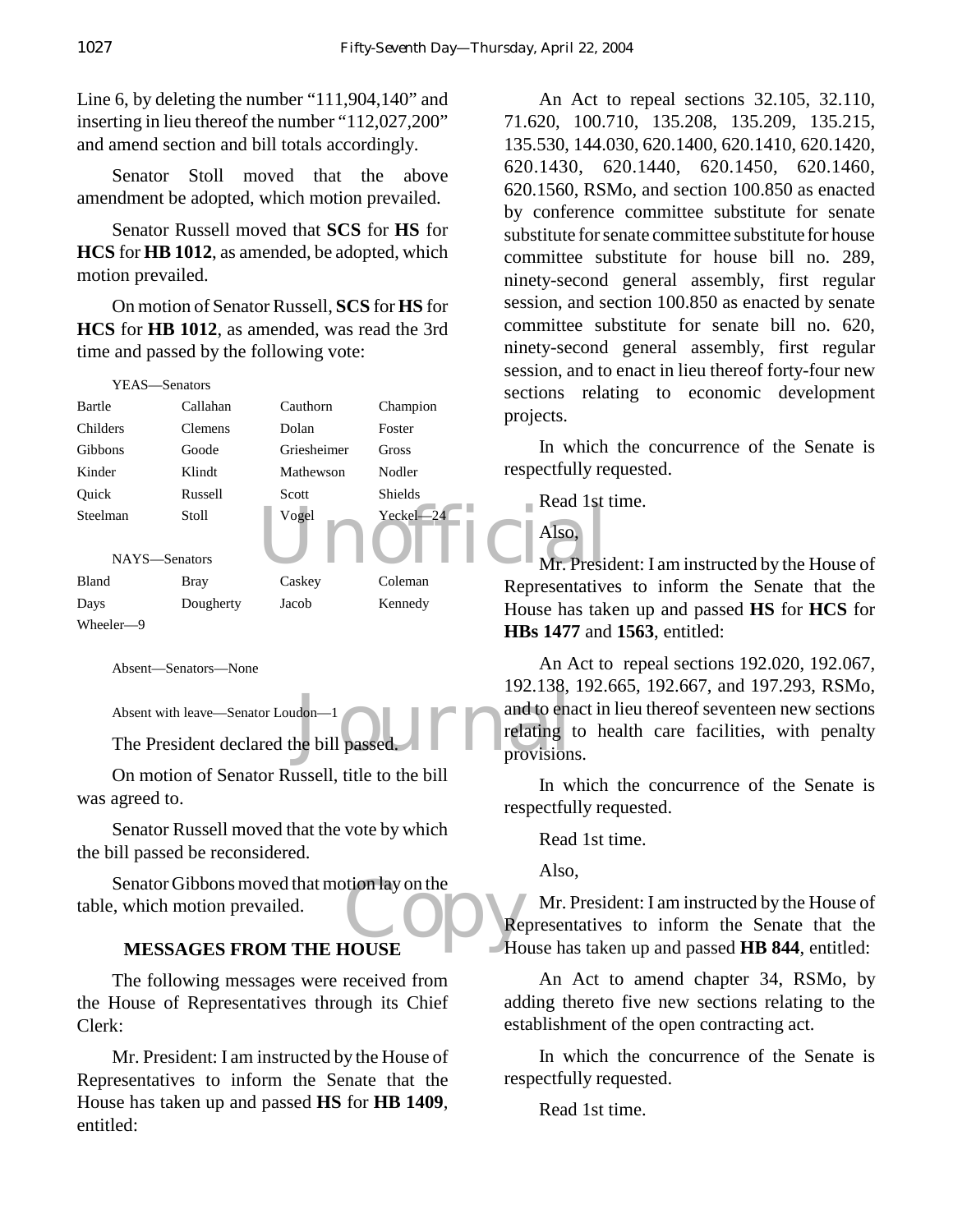Mr. President: I am instructed by the House of Representatives to inform the Senate that the House has taken up and passed **HS** for **HCS** for **HB 1433**, entitled:

An Act to repeal sections 278.258, 644.076, 701.031, 701.033, 701.037, and 701.038, RSMo, and to enact in lieu thereof eleven new sections relating to regulation of water and sewer systems.

In which the concurrence of the Senate is respectfully requested.

Read 1st time.

Also,

Mr. President: I am instructed by the House of Representatives to inform the Senate that the House has taken up and passed **HCS** for **HB 1093**, entitled:

entitled:<br>
An Act to amend chapter 209, RSMo, by<br>
adding thereto three new sections relating to rights<br>
TO THE SENATE An Act to amend chapter 209, RSMo, by of persons with service dogs, with penalty provisions.

In which the concurrence of the Senate is respectfully requested.

Read 1st time.

# and until his<br>IE GOVERNOR **MESSAGES FROM THE GOVERNOR**

The following messages were received from the Governor, reading of which was waived:

> OFFICE OF THE GOVERNOR State of Missouri Jefferson City, Missouri April 15, 2004

April 15, 2004<br>
HE SENATE OF THE 92nd GENERAL ASSEMBLY OF<br>
I have the honor to transmit to you herewith for your advice TO THE SENATE OF THE 92nd GENERAL ASSEMBLY OF THE STATE OF MISSOURI:

and consent the following appointment to office:

Peter T. Ewell, Ph.D., 2524 Balsam Drive, Boulder, Colorado 80304, as an out of state member of the Truman State University Board of Governors, for a term ending January 1, 2010, and until his successor is duly appointed and qualified; vice, reappointed to a full term.

> Respectfully submitted, BOB HOLDEN Governor

Also,

OFFICE OF THE GOVERNOR State of Missouri Jefferson City, Missouri April 20, 2004

TO THE SENATE OF THE 92nd GENERAL ASSEMBLY OF THE STATE OF MISSOURI:

I have the honor to transmit to you herewith for your advice and consent the following appointment to office:

Laurie Barrow, 5908 Northwest 104th Terrace, Kansas City, Platte County, Missouri 64154, as a member of the Child Abuse and Neglect Review Board, for a term ending April 27, 2007, and until her successor is duly appointed and qualified; vice, reappointed to a full term.

> Respectfully submitted, BOB HOLDEN Governor

Also,

OFFICE OF THE GOVERNOR

State of Missouri Jefferson City, Missouri

April 20, 2004

SENATE OF THE 92nd GENERAL ASSEMBLY OF THE STATE OF MISSOURI:

I have the honor to transmit to you herewith for your advice and consent the following appointment to office:

Floyd O. Bartch, Democrat, 8005 Northeast 122nd Terrace, Kansas City, Clay County, Missouri 64167, as a member of the Missouri Gaming Commission, for a term ending April 29, 2007, and until his successor is duly appointed and qualified; vice, reappointed to a full term.

> Respectfully submitted, BOB HOLDEN Governor

Also,

OFFICE OF THE GOVERNOR State of Missouri

Jefferson City, Missouri

April 20, 2004

TO THE SENATE OF THE 92nd GENERAL ASSEMBLY OF THE STATE OF MISSOURI:

I have the honor to transmit to you herewith for your advice and consent the following appointment to office:

Annie R. Dixon, 601 Magnolia Drive, Hannibal, Marion County, Missouri 63401, as a member of the State Board of Barber Examiners, for a term ending September 1, 2006, and until her successor is duly appointed and qualified; vice, Shirley Sweet, resigned.

> Respectfully submitted, BOB HOLDEN Governor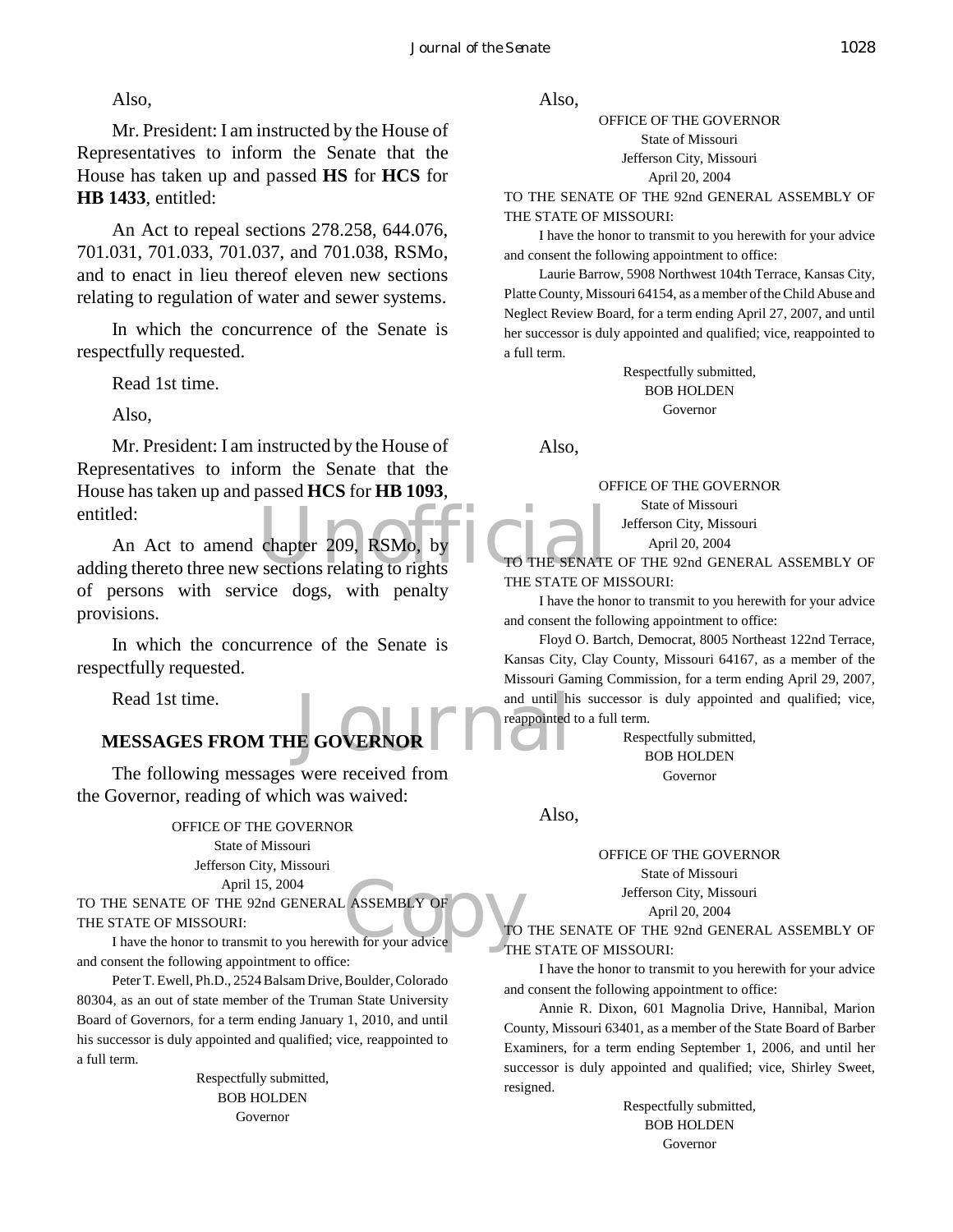#### OFFICE OF THE GOVERNOR State of Missouri Jefferson City, Missouri April 20, 2004

TO THE SENATE OF THE 92nd GENERAL ASSEMBLY OF THE STATE OF MISSOURI:

I have the honor to transmit to you herewith for your advice and consent the following appointment to office:

Kenneth C. Hensley, Democrat, 805 Gore, P.O. Box 245, Raymore, Cass County, Missouri 64083, as a member of the Public Defender Commission, for a term ending December 30, 2009, and until his successor is duly appointed and qualified; vice, reappointed to a full term.

> Respectfully submitted, BOB HOLDEN Governor

Also,

Missouri<br>20, 2004<br>And GENERAL ASSEMBLY OF THE SENATE OFFICE OF THE GOVERNOR State of Missouri Jefferson City, Missouri April 20, 2004 TO THE SENATE OF THE 92nd GENERAL ASSEMBLY

THE STATE OF MISSOURI:

I have the honor to transmit to you herewith for your advice and consent the following appointment to office:

e, Rainey Crawford, term<br>mitted,<br>N. Kathy Conley Jones, Democrat, 2 West Pine Court, St. Louis City, Missouri 63108, as a member of the Missouri Investment Trust, for a term ending February 24, 2006, and until her successor is duly appointed and qualified; vice, Rainey Crawford, term expired.

Respectfully submitted, BOB HOLDEN Governor

Also,

OFFICE OF THE GOVERNOR State of Missouri Jefferson City, Missouri April 20, 2004

TO THE SENATE OF THE 92nd GENERAL ASSEMBLY OF THE STATE OF MISSOURI:

I have the honor to transmit to you herewith for your advice and consent the following appointment to office:

Kerri Beth M. McBee-Black, Democrat, 1505 Preakness Drive, Columbia, Boone County, Missouri 65202, as a member of the Missouri Women's Council, for a term ending December 6, 2005, and until her successor is duly appointed and qualified; vice, Sherrie Nash, resigned.

> Respectfully submitted, BOB HOLDEN Governor

Also,

OFFICE OF THE GOVERNOR State of Missouri Jefferson City, Missouri April 20, 2004

TO THE SENATE OF THE 92nd GENERAL ASSEMBLY OF THE STATE OF MISSOURI:

I have the honor to transmit to you herewith for your advice and consent the following appointment to office:

H. Bruce Nethington, Republican, 1130 South Geyer Road, Kirkwood, St. Louis County, Missouri 63122, as a member of the Missouri Health Facilities Review Committee, for a term ending January 1, 2006, and until his successor is duly appointed and qualified; vice, reappointed to a full term.

> Respectfully submitted, BOB HOLDEN Governor

Also,

OFFICE OF THE GOVERNOR State of Missouri

Jefferson City, Missouri

April 20, 2004

TO THE SENATE OF THE 92nd GENERAL ASSEMBLY OF THE STATE OF MISSOURI:

I have the honor to transmit to you herewith for your advice and consent the following appointment to office:

Cleatus S. Stanfill, Democrat, 2905 Willow Street, Caruthersville, Pemiscot County, Missouri 63830, as a member of the Mississippi River Parkway Commission, for a term ending April 14, 2009, and until his successor is duly appointed and qualified; vice, reappointed to a full term.

> Respectfully submitted, BOB HOLDEN Governor

Also,

OFFICE OF THE GOVERNOR

State of Missouri Jefferson City, Missouri

April 20, 2004

ASSEMBLY OF CONTROL TO THE SENATE OF THE 92nd GENERAL ASSEMBLY OF THE STATE OF MISSOURI:

I have the honor to transmit to you herewith for your advice and consent the following appointment to office:

Donald E. Thompson, Democrat, #5 Woodfort Court, Box 183, Troy, Lincoln County, Missouri 63379, as a member of the Health and Educational Facilities Authority of the State of Missouri, for a term ending July 30, 2008, and until his successor is duly appointed and qualified; vice, reappointed to a full term.

Respectfully submitted,

BOB HOLDEN Governor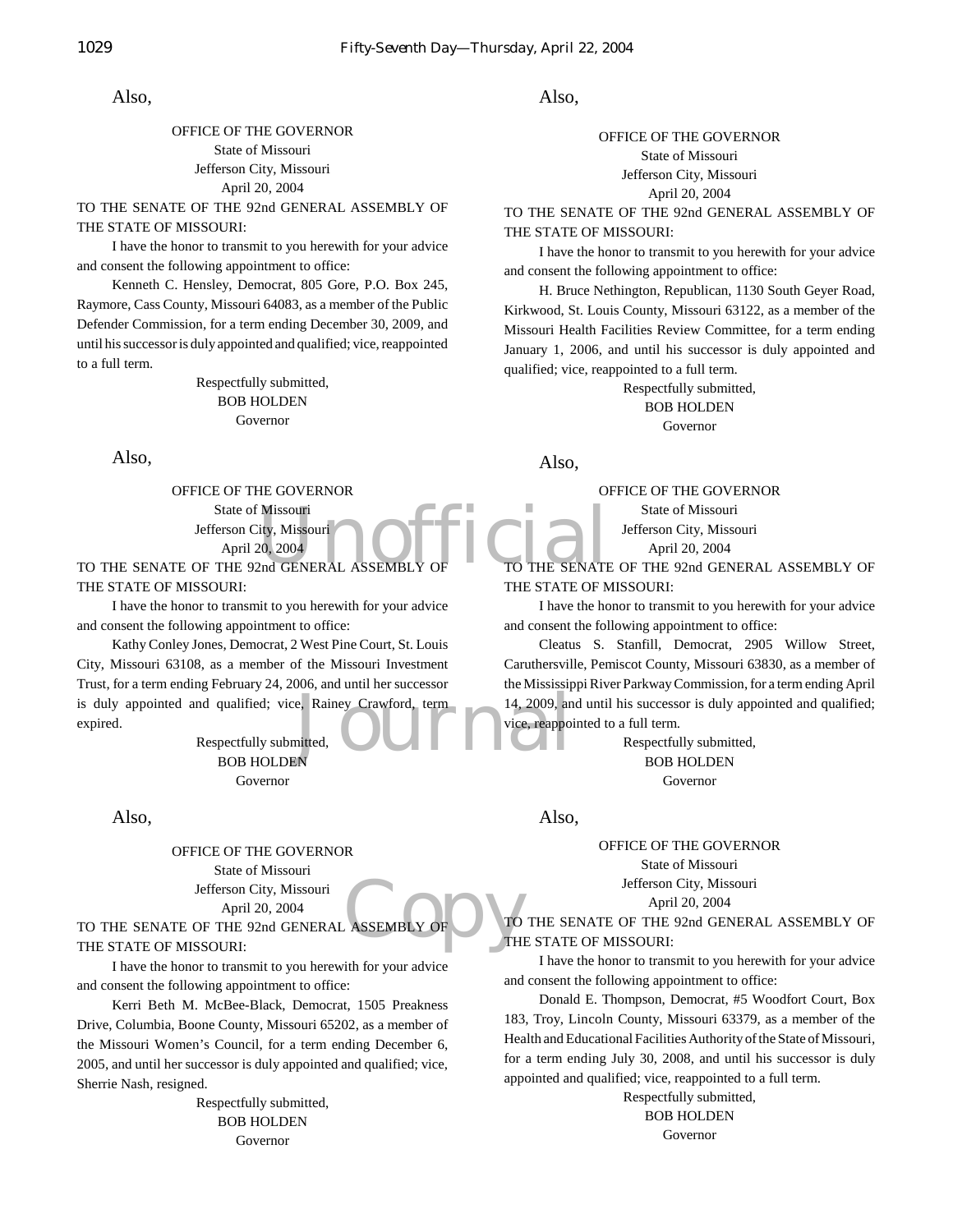#### OFFICE OF THE GOVERNOR State of Missouri Jefferson City, Missouri April 21, 2004

TO THE SENATE OF THE 92nd GENERAL ASSEMBLY OF THE STATE OF MISSOURI:

I have the honor to transmit to you herewith for your advice and consent the following appointment to office:

Carolyn V. Atkins, Ph.D., 3029 Hogan Drive, Jefferson City, Cole County, Missouri 65109, as a member of the Child Abuse and Neglect Review Board, for a term ending April 27, 2006, and until her successor is duly appointed and qualified; vice, reappointed to a full term.

> Respectfully submitted, BOB HOLDEN Governor

Also,

Missouri<br>
Missouri<br>
21, 2004<br>
Prof GENERAL ASSEMBLY OF THE SENATE OFFICE OF THE GOVERNOR State of Missouri Jefferson City, Missouri April 21, 2004

TO THE SENATE OF THE 92nd GENERAL ASSEMBLY OF THE STATE OF MISSOURI:

I have the honor to transmit to you herewith for your advice and consent the following appointment to office:

Solution Board, for a term<br>
Successor is duly appointed and<br>
The successor is term expired<br>
The successor is duly appointed and<br>
The successor is term expired<br>  $\blacksquare$ Jack D. Atterberry, Democrat, 1632 Paddlewheel Circle, Jefferson City, Cole County, Missouri 65109, as a member of the Workers' Compensation Determinations Review Board, for a term ending March 3, 2005, and until his successor is duly appointed and qualified; vice, reappointed to a full term.

Respectfully submitted, BOB HOLDEN Governor

Also,

OFFICE OF THE GOVERNOR State of Missouri Jefferson City, Missouri April 21, 2004

TO THE SENATE OF THE 92nd GENERAL ASSEMBLY OF THE STATE OF MISSOURI:

I have the honor to transmit to you herewith for your advice and consent the following appointment to office:

Ollie C. Fisher, D.M.D., Republican, 6666 Foxshire Drive, St. Louis, St. Louis County, Missouri 63033, as a member of the State Board of Health, for a term ending October 13, 2006, and until his successor is duly appointed and qualified; vice, reappointed to a full term.

> Respectfully submitted, BOB HOLDEN Governor

Also,

OFFICE OF THE GOVERNOR State of Missouri Jefferson City, Missouri April 21, 2004

TO THE SENATE OF THE 92nd GENERAL ASSEMBLY OF THE STATE OF MISSOURI:

I have the honor to transmit to you herewith for your advice and consent the following appointment to office:

Dawn M. Fuller, 1027 El Dorado Drive, Jefferson City, Cole County, Missouri 65101, as a member of the Child Abuse and Neglect Review Board, for a term ending April 27, 2006, and until her successor is duly appointed and qualified; vice, Betsy Baird, resigned.

> Respectfully submitted, BOB HOLDEN Governor

Also,

OFFICE OF THE GOVERNOR

State of Missouri Jefferson City, Missouri April 21, 2004

THE SENATE OF THE 92nd GENERAL ASSEMBLY OF THE STATE OF MISSOURI:

I have the honor to transmit to you herewith for your advice and consent the following appointment to office:

James D. Hill, Republican, 5241 Cote Brilliante, St. Louis City, Missouri 63113, as a member of the Missouri Development Finance Board, for a term ending September 14, 2007, and until his successor is duly appointed and qualified; vice, Susan Constance, term expired.

> Respectfully submitted, BOB HOLDEN Governor

Also,

OFFICE OF THE GOVERNOR State of Missouri

Jefferson City, Missouri

April 21, 2004

ASSEMBLY OF COMPANY TO THE SENATE OF THE 92nd GENERAL ASSEMBLY OF THE STATE OF MISSOURI:

I have the honor to transmit to you herewith for your advice and consent the following appointment to office:

Kenneth D. Minton, Democrat, 702 Trotter Lane, Dexter, Stoddard County, Missouri 63841, as a member of the Missouri Agricultural and Small Business Development Authority, for a term ending June 30, 2005, and until his successor is duly appointed and qualified; vice, James Reinhard, resigned.

> Respectfully submitted, BOB HOLDEN Governor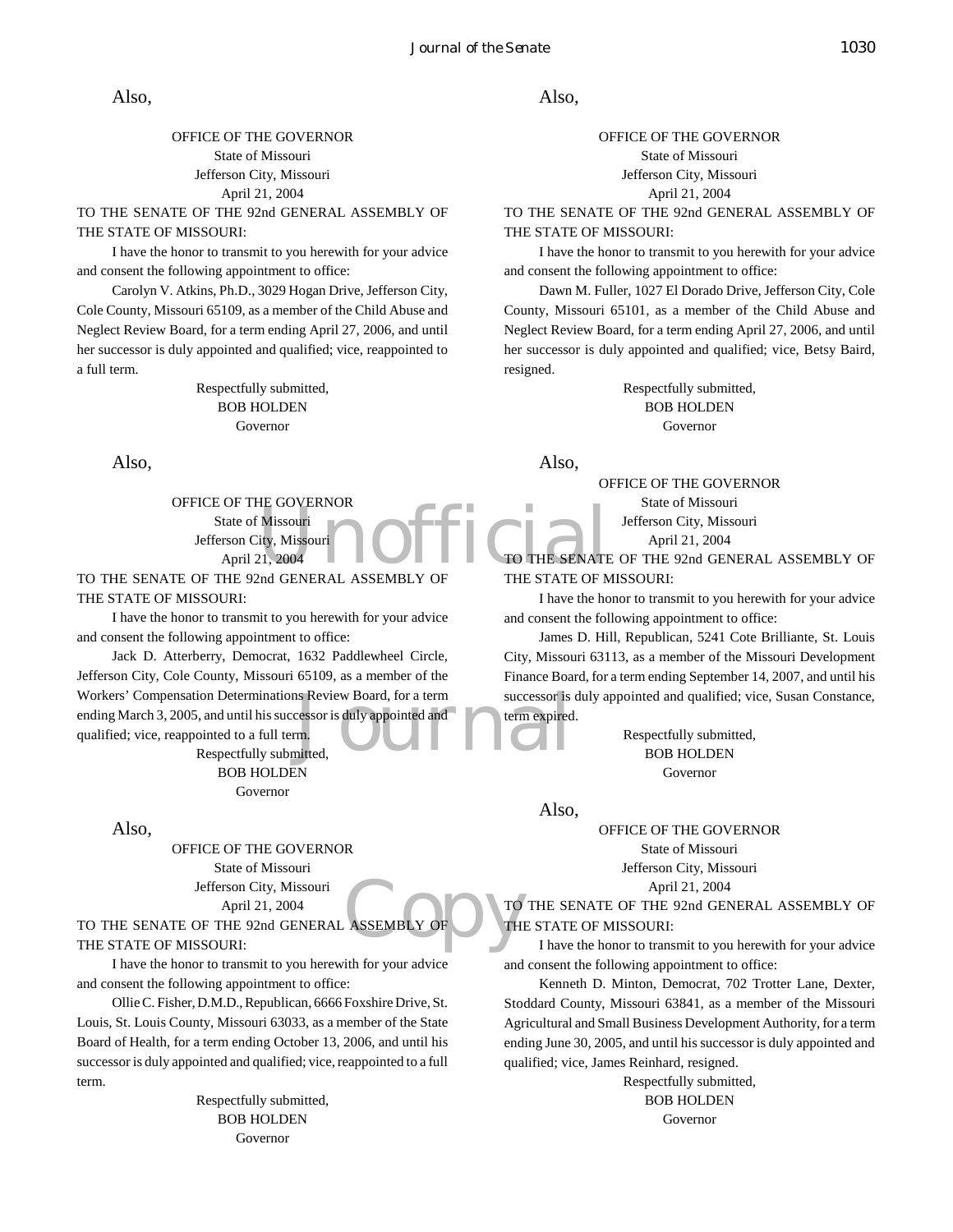#### OFFICE OF THE GOVERNOR State of Missouri Jefferson City, Missouri April 21, 2004

TO THE SENATE OF THE 92nd GENERAL ASSEMBLY OF THE STATE OF MISSOURI:

I have the honor to transmit to you herewith for your advice and consent the following appointment to office:

Joyce Murphy, 1150 Choctaw Ridge, Holts Summit, Callaway County, Missouri 65043, as a member of the Missouri State Public Employees Deferred Compensation Fund, for a term ending November 20, 2006, and until her successor is duly appointed and qualified; vice, reappointed to a full term.

> Respectfully submitted, BOB HOLDEN Governor

Also,

Missouri<br>
21, 2004<br>
Pha GENERAL ASSEMBLY OF THE STATE OF N<br>
THE STATE OF N OFFICE OF THE GOVERNOR State of Missouri Jefferson City, Missouri April 21, 2004

TO THE SENATE OF THE 92nd GENERAL ASSEMBLY THE STATE OF MISSOURI:

I have the honor to transmit to you herewith for your advice and consent the following appointment to office:

ssor is duly appointed and<br>
red.<br>
initted,<br>
N Roger Obermeier, 4810 Woods Crossing, Jefferson City, Cole County, Missouri 65109, as a member of the Missouri Board of Examiners for Hearing Instrument Specialists, for a term ending February 2, 2006, and until his successor is duly appointed and qualified; vice, Dennis Cory, term expired.

Respectfully submitted, BOB HOLDEN Governor

Also,

OFFICE OF THE GOVERNOR State of Missouri Jefferson City, Missouri April 21, 2004

ASSEMBLY OF THE TO THE SENATE OF THE 92nd GENERAL ASSEMBLY OF THE STATE OF MISSOURI:

I have the honor to transmit to you herewith for your advice and consent the following appointment to office:

Arvid E. West, Jr., 3017 Oak Valley Drive, Jefferson City, Cole County, Missouri 65109, as a member of the Missouri Veterans' Commission, for a term ending November 2, 2007, and until his successor is duly appointed and qualified; vice, Donald Gralike, term expired.

> Respectfully submitted, BOB HOLDEN Governor

Also,

OFFICE OF THE GOVERNOR State of Missouri Jefferson City, Missouri April 21, 2004

TO THE SENATE OF THE 92nd GENERAL ASSEMBLY OF THE STATE OF MISSOURI:

I have the honor to transmit to you herewith for your advice and consent the following appointment to office:

William H. Worley, D.V.M., Democrat, 1243 West 64<sup>th</sup> Street, Kansas City, Jackson County, Missouri 64113, as a member of the Environmental Improvement and Energy Resources Authority, for a term ending January 1, 2007, and until his successor is duly appointed and qualified; vice, reappointed to a full term.

Respectfully submitted,

BOB HOLDEN

Governor

Also,

OFFICE OF THE GOVERNOR

State of Missouri

Jefferson City, Missouri

April 22, 2004

TO THE SENATE OF THE 92nd GENERAL ASSEMBLY OF THE STATE OF MISSOURI:

I have the honor to transmit to you herewith for your advice and consent the following appointment to office:

Hal M. Agler, 1529 North Jefferson, Springfield, Greene County, Missouri 65803, as a member of the State Committee for Social Workers, for a term ending October 23, 2007, and until his successor is duly appointed and qualified; vice, Lynda Quan, term expired.

> Respectfully submitted, BOB HOLDEN Governor

Also,

OFFICE OF THE GOVERNOR State of Missouri Jefferson City, Missouri

April 22, 2004

TO THE SENATE OF THE 92nd GENERAL ASSEMBLY OF THE STATE OF MISSOURI:

I have the honor to transmit to you herewith for your advice and consent the following appointment to office:

Robert D. Blitz, Democrat, 61 Portland, Frontenac, St. Louis County, Missouri 63131, as a member of the Regional Convention and Sports Complex Authority, for a term ending May 31, 2008, and until his successor is duly appointed and qualified; vice, Gretchen Myers, term expired.

> Respectfully submitted, BOB HOLDEN Governor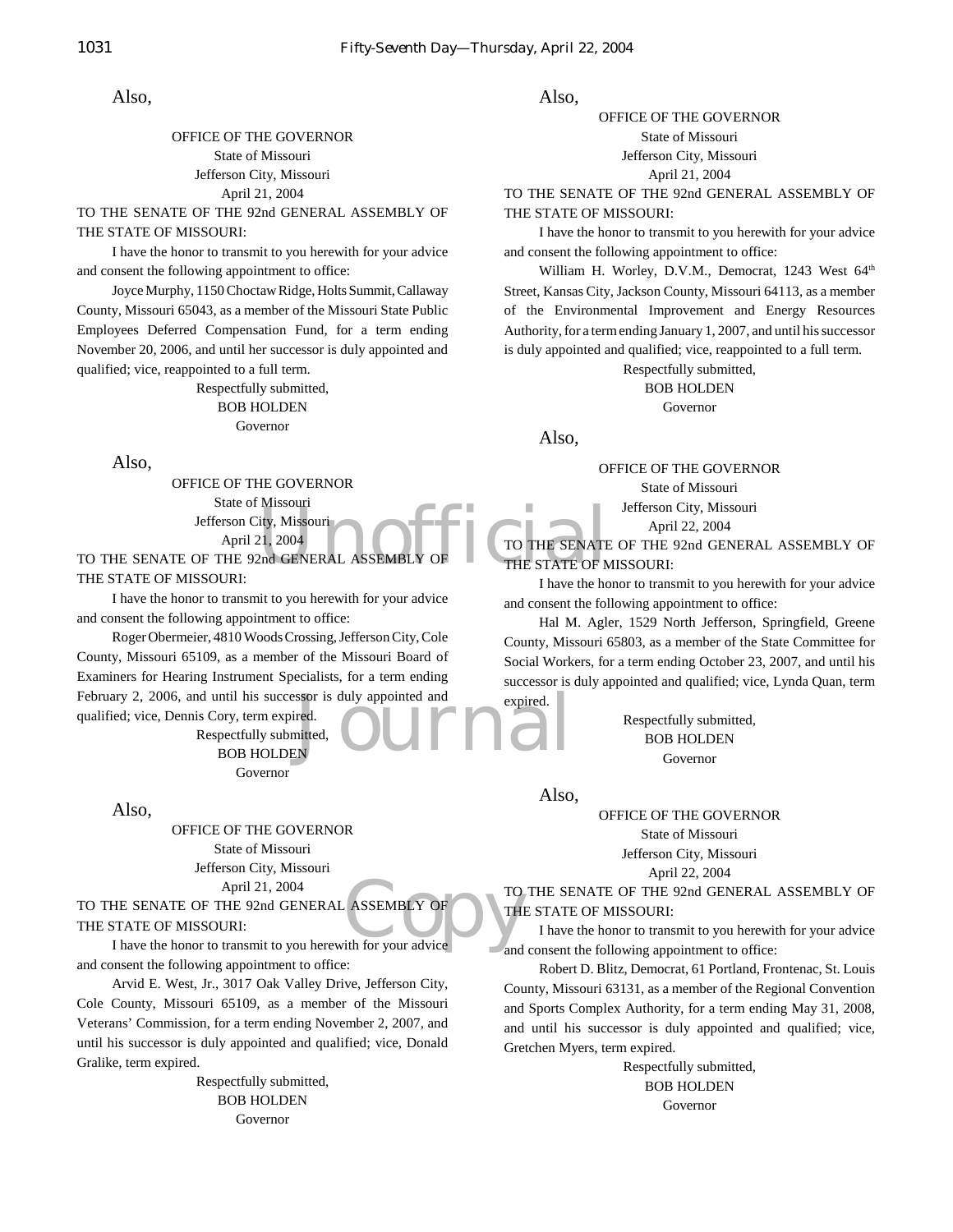#### OFFICE OF THE GOVERNOR State of Missouri Jefferson City, Missouri April 22, 2004

TO THE SENATE OF THE 92nd GENERAL ASSEMBLY OF THE STATE OF MISSOURI:

I have the honor to transmit to you herewith for your advice and consent the following appointment to office:

Karen Jeanne Jones, Republican, 7 Forest Oak Court, O'Fallon, St. Charles County, Missouri 63366, as a member of the Missouri Women's Council, for a term ending December 6, 2006, and until her successor is duly appointed and qualified; vice, reappointed to a full term.

> Respectfully submitted, BOB HOLDEN Governor

Also,

Missouri<br>
22, 2004<br>
Phot GENERAL ASSEMBLY OF COVERTON:<br>
COVERTON: OFFICE OF THE GOVERNOR State of Missouri Jefferson City, Missouri April 22, 2004

TO THE SENATE OF THE 92nd GENERAL ASSEMBLY THE STATE OF MISSOURI:

I have the honor to transmit to you herewith for your advice and consent the following appointment to office:

Until her successor is duly appointed and qualified; vice, James A. I here<br>
Proffitt, resigned.<br>
BOB HOLDEN Linda Donna Ostercamp, 1606 Wilson Avenue, Columbia, Boone County, Missouri 65201, as a member of the Consolidated Health Care Plan Board of Trustees, for a term ending January 1, 2010, and Proffitt, resigned.

Respectfully submitted, BOB HOLDEN Governor

Also,

OFFICE OF THE GOVERNOR State of Missouri Jefferson City, Missouri April 22, 2004

ASSEMBLY OF TO THE SENATE OF THE 92nd GENERAL ASSEMBLY OF THE STATE OF MISSOURI:

I have the honor to transmit to you herewith for your advice and consent the following appointment to office:

Lori J. Smith Patterson, Republican, #2 Drake Drive, Kirksville, Adair County, Missouri 63501, as a member of the Missouri Women's Council, for a term ending December 6, 2006, and until her successor is duly appointed and qualified; vice, reappointed to a full term.

> Respectfully submitted, BOB HOLDEN Governor

Also,

OFFICE OF THE GOVERNOR State of Missouri Jefferson City, Missouri April 22, 2004

TO THE SENATE OF THE 92nd GENERAL ASSEMBLY OF THE STATE OF MISSOURI:

I have the honor to transmit to you herewith for your advice and consent the following appointment to office:

Amanda Beth Skaggs, 2401 Fayette, North Kansas City, Clay County, Missouri 64116, as a member of the Missouri State Board of Nursing, for a term ending August 13, 2008, and until her successor is duly appointed and qualified; vice, Arthur Bante, resigned.

> Respectfully submitted, BOB HOLDEN Governor

President Pro Tem Kinder referred the above appointments to the Committee on Gubernatorial Appointments.

The following message was received from the Governor:

OFFICE OF THE GOVERNOR

State of Missouri

Jefferson City, Missouri

April 20, 2004

TO THE SENATE OF THE 92nd GENERAL ASSEMBLY OF THE STATE OF MISSOURI:

I hereby withdraw from your consideration the following appointment to office made by me and submitted to you on February 6, 2004 for your advice and consent:

Linda Taylor Allen, Ph.D., 3902 Cromwell Court, Columbia, Boone County, Missouri 65203, as a member of the Missouri Planning Council on Developmental Disabilities, for a term ending June 30, 2006, and until her successor is duly appointed and qualified; vice, Linda Taylor Allen, Ph.D., withdrawn.

> Respectfully submitted, BOB HOLDEN

> > Governor

President Pro Tem Kinder moved that the above appointment be returned to the Governor pursuant to his request, which motion prevailed.

#### **REFERRALS**

President Pro Tem Kinder referred **HCS** for **HB 1233** and **HB 1188**, with **SCS**, to the Committee on Governmental Accountability and Fiscal Oversight.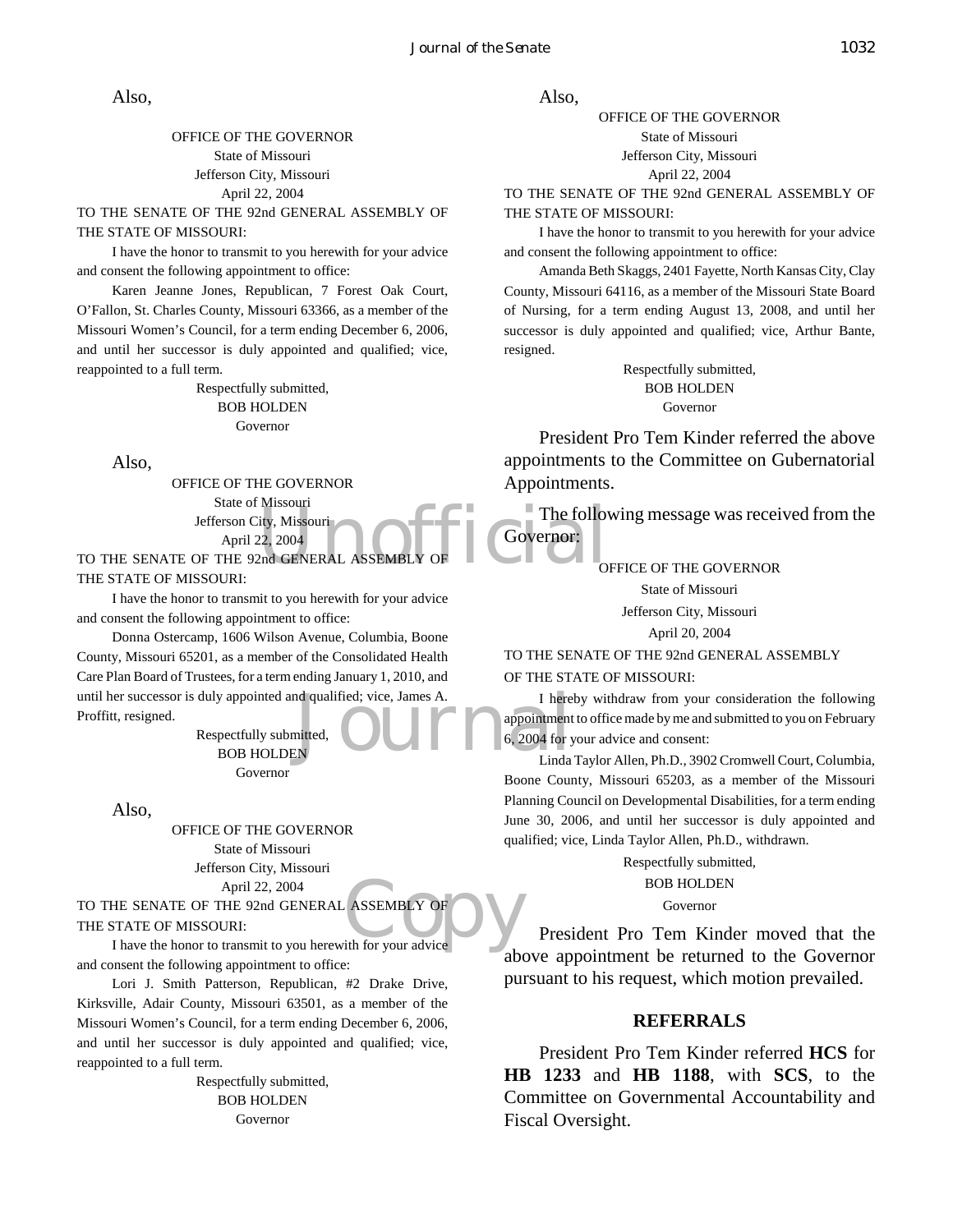#### **RESOLUTIONS**

Senator Vogel offered Senate Resolution No. 1797, regarding Shawn Michael Jaegers, which was adopted.

Senator Dougherty offered Senate Resolution No. 1798, regarding Serena Ryerkerk Doherty, Kansas City, which was adopted.

Senator Loudon offered Senate Resolution No. 1799, regarding Michael David Schopp, Ballwin, which was adopted.

#### **COMMUNICATIONS**

Senator Gibbons submitted the following:

Lieutenant Governor of Missouri Jefferson City 65101

April 22, 2004

Ms. Terry Spieler Secretary of the Missouri Senate State Capitol Room 325 Jefferson City, Missouri 65101

Dear Madame Secretary:

I respectfully request that the following be included in today's (Thursday, April 22, 2004) Senate Journal.

Sister M.<br>
Sister M.<br>
al of the chair. To preserve<br>
Senate, Lt. Gov. Maxwell<br>
Trevor Le Decisions made by the President of the Senate may not later be called into question other than by appeal of the chair. To preserve decorum, and out of respect of the Senate, Lt. Gov. Maxwell accepted direction of President Pro Tem Kinder and recognized Senator Scott to make the previous question motion.

recognizing Senator Scott and Senator Jacob, followed Rule #87<br>
which states "*after a motion is stated by the chair it is deemed to be*<br> *in possession of the Senate*" and Rule #76, which states "*if two or*<br> *more Senato* In accordance with the Missouri State Constitution, as interpreted in the *State versus Cason* decision, I am required to follow the procedural rules of the Missouri Senate. The Lt. Gov., when recognizing Senator Scott and Senator Jacob, followed Rule #87 which states "*after a motion is stated by the chair it is deemed to be in possession of the Senate*" and Rule #76, which states "*if two or is to speak first, the other rising having the preference next to speak*."

The Lt. Gov. will continue to follow the procedural rules as President of the Missouri Senate.

Thank you.

Sincerely, /s/ Joe Maxwell Joe Maxwell

#### **INTRODUCTIONS OF GUESTS**

Senator Bray introduced to the Senate, Andrew Bettman, Frontenac.

Senator Jacob introduced to the Senate, delegates for Third Annual Hispanic Day.

Senator Kinder introduced to the Senate, delegates for Third Annual Hispanic Day.

Senator Klindt introduced to the Senate, Stephen Terry, Independence; and Carly Smith-Spydell, Maryville.

Senator Champion introduced to the Senate, Dr. Robert H. Spence and his wife, Anne, Springfield.

Senator Jacob introduced to the Senate, fourth grade students from Fairview Elementary School, Columbia.

22, 2004 **Senator K**<br> **UNOFFICIAL Senator K**<br> **CONFICIAL Senator K**<br> **CONFICIAL Senator K**<br> **CONFICIAL Senator K**<br> **CONFICIAL Senator K** Senator Kinder introduced to the Senate, forty fourth grade students from Altenburg School, Altenburg.

> Senator Gibbons introduced to the Senate, fifth grade students from Community School, St. Louis.

> Senator Greisheimer introduced to the Senate, Sister M. Natanya Mouriose, Gabriel and David Gulfer, Matt Alberding, Michael Fahrenhorst, Trevor Lehman, Deanne Petersen, Caitlin Murphy, Zack Godat, Katherine and Stephanie Weider, Paige and Nancy Kuhlmann, Amber Meatte and Blake Kelly, students from St. Alban Roe Catholic School, Wildwood.

> Senator Griesheimer introduced to the Senate, Bill Burt, St. Clair.

> Senator Gross introduced to the Senate, Kathy Collier and Charlotte Crane, St. Charles.

> Senator Bray introduced to the Senate, the Physician of the Day, Dr. John Seidenfeld, M.D., St. Louis.

> Senator Childers introduced to the Senate, Sheena Morris, Teresa Porter, Corey Hawkins and fifty-four fifth grade students and parents from Blue Eye Middle School, Blue Eye.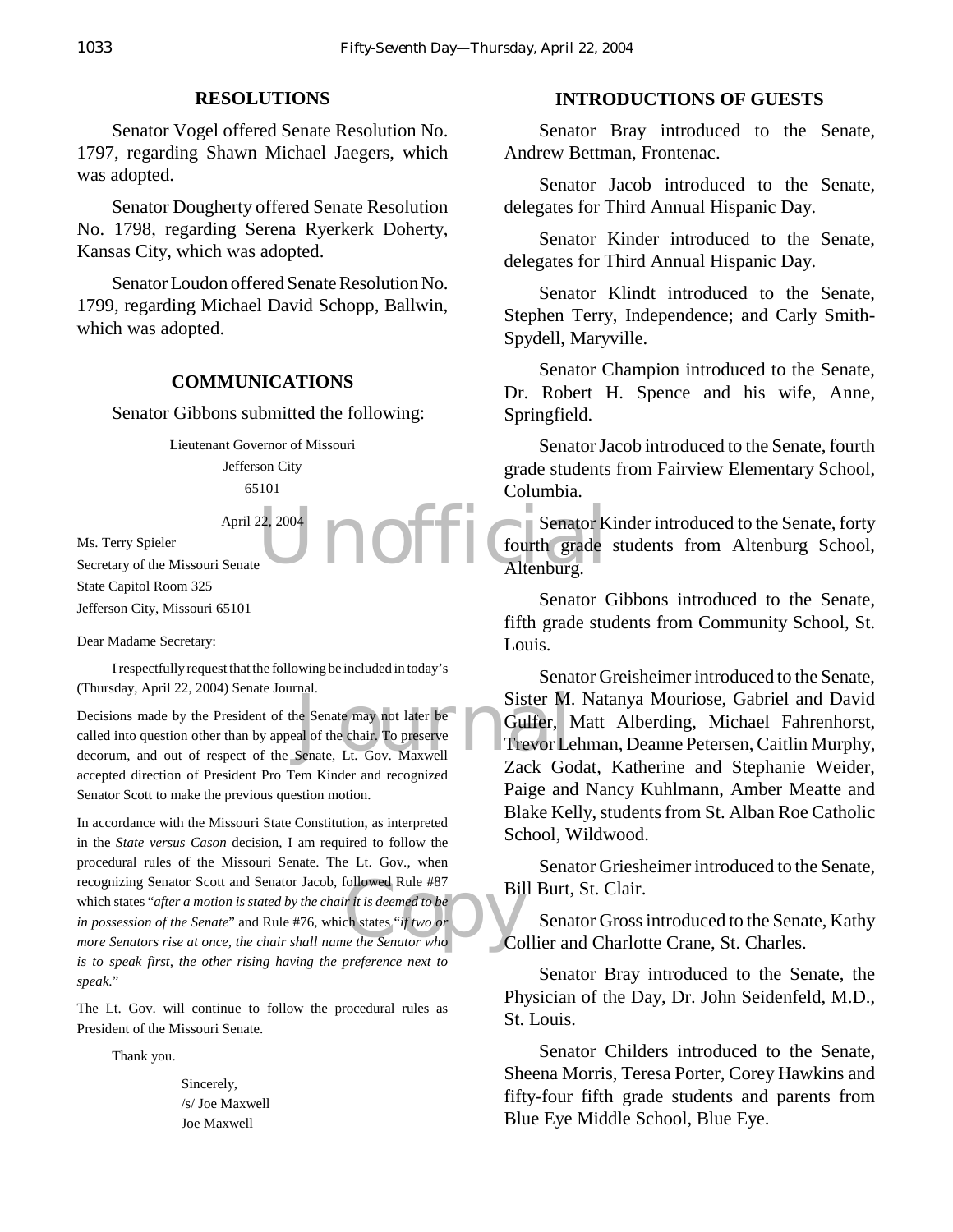Senator Childers introduced to the Senate, Joseph Clark, Steven and Micah Marshall, Matthew, Sheleah, Titus, Scott and Leah McCully, Homeschoolers from McDonald County.

Senator Bray introduced to the Senate, the Physician of the Day, Kathrine Jahnige Mathews, M.D., M.P.H., St. Louis.

Senator Bartle introduced to the Senate, Stephani Reynolds and students from Blue Springs Freshman Center, Blue Springs.

Senator Gibbons introduced to the Senate, fifty-nine fourth grade students from St. Peter School, Kirkwood; and Grace Madden, Matthew

Dude, Luke Hagerty and Abby Walsh were made honorary pages.

Senator Cauthorn introduced to the Senate, Coach Sara Williams, Kristin Osborn, Brooke Crandall, Jenny Elsea, Dani Moyer, Holly Hazen, Brooke Salter, Kellie Primmer, Kayla Moots, Stefanie McKim, Kimberly Elsea, Shanea Rusk, Amanda Mills, Chelsey Collop, Bridget and Ashley Clarkson and Andrea Reeves, members of the Adair County R-II Girls Basketball Team, Class 1 State Champions, Brashear.

On motion of Senator Gibbons, the Senate adjourned until 9:00 a.m., Friday, April 23, 2004.

## SENATE CALENDAR



# FORMAL CALENDAR

# HOUSE BILLS ON SECOND READING

HCS for HB 1118 HB 773-Icet HCS for HBs 1286 & 1175 HS for HCS for HB 1285-Engler HB 1160-Parker, et al HCS for HB 1509

Journ<sup>s for 1</sup> HS for HCS for HJRs 39, 38, 42 & 47-Engler HS for HB 1409-Dempsey HS for HCS for HBs 1477 & 1563-Schaaf HB 844-Mayer, et al HS for HCS for HB 1433-Wood HCS for HB 1093

SB 1034-Childers, with SCS SB 1366-Yeckel, with SCS SB 1196-Klindt, with SCS SB 1096-Caskey, with SCS

SENATE BILLS FOR PERFECTION SB 735-Foster, et al, with SCS SB 1153-Cauthorn SB 1185-Gross

# HOUSE BILLS ON THIRD READING

HS for HCS for HB 1566-Stefanick, with SCS (Cauthorn) (In Fiscal Oversight)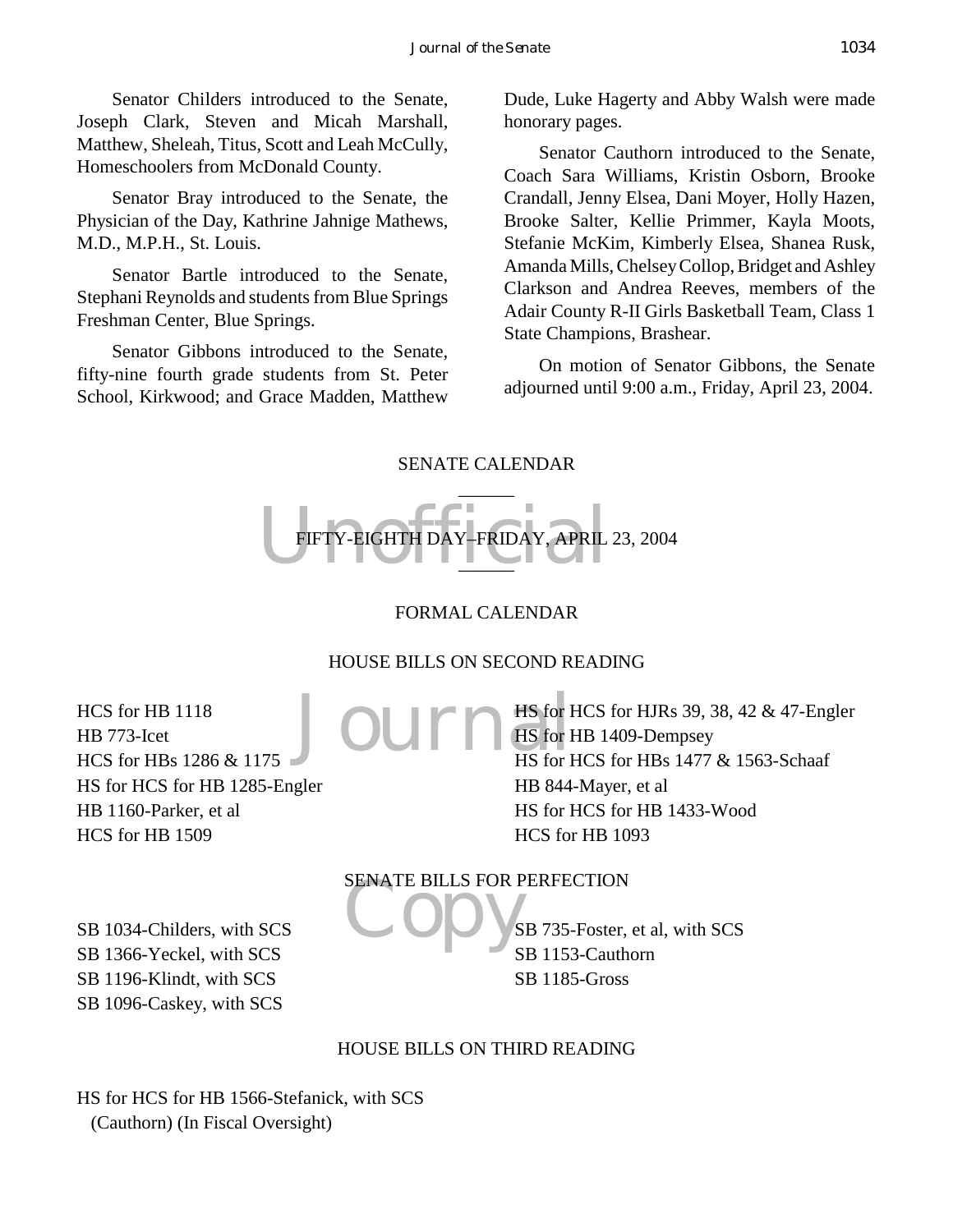# INFORMAL CALENDAR

# SENATE BILLS FOR PERFECTION

SUNOffice point of ore with SCS<br>& 1089-Gross<br>SS for<br>SUR 40-<br>(panding)<br>SUR 41 SB 728-Steelman, with SCS SBs 738 & 790-Loudon, with SCS & SS for SCS (pending) SB 755-Shields, with SCS, SS for SCS & SS for SS for SCS (pending) SBs 774 & 915-Wheeler, with SCS SB 787-Childers, with SCS SB 809-Klindt, with SCS, SS for SCS & SA 2 (pending) SB 810-Klindt, with SCS SB 817-Kennedy and Griesheimer, with SCS SB 856-Loudon, with SCS, SS for SCS, SS for SS for SCS, SA 2 & SSA 1 for SA 2 (pending) SB 906-Foster, with SCS SBs 908 & 719-Cauthorn, with SCS SB 933-Yeckel, et al SB 989-Gross, et al, with SCS (pending) SB 990-Loudon, with SCS SB 1023-Griesheimer SB 1037-Steelman and Stoll, with SCS SBs 1069, 1068, 1025, 1005 & 1089-Gross and Griesheimer, with SCS, SS for SCS, SA 2 & SA 2 to SA 2 (pending) SB 1124-Goode and Steelman, with SCS SB 1128-Cauthorn, with SCS SB 1132-Steelman, et al, with SCS SB 1138-Bartle SB 1159-Foster and Dougherty SB 1180-Shields and Kinder, with SCS SB 1198-Russell, with SCA 1 SB 1213-Steelman and Gross, with SCS SBs 1221 & 1305-Kinder, with SCS, SS for SCS, SA  $1 \&$  SA  $1$  to SA  $1$  (pending) SB 1227-Russell, et al, with SCS SB 1232-Clemens, et al, with SCS (pending) SB 1234-Mathewson and Childers, with SCS, SS for SCS, SA 4 & point of order (pending) SB 1254-Klindt, with SCS SB 1277-Yeckel, with SCS SBs 1332 & 1341-Caskey and Mathewson, with SCS SB 1355-Days SJR 24-Caskey and Bartle, with SCS SJR 25-Yeckel SJR 26-Yeckel SJR 40-Stoll SJR 41-Kinder, et al, with SCS

# HOUSE BILLS ON THIRD READING

HB 969-Cooper, et al, with SA 1 (pending) (Bartle) HCS for HB 1182, with SCS (Klindt)

Copy<sup>s</sup> SCS for HCS for HB 1305 (Scott) (In Fiscal Oversight)

# CONSENT CALENDAR

Senate Bills

Reported 2/9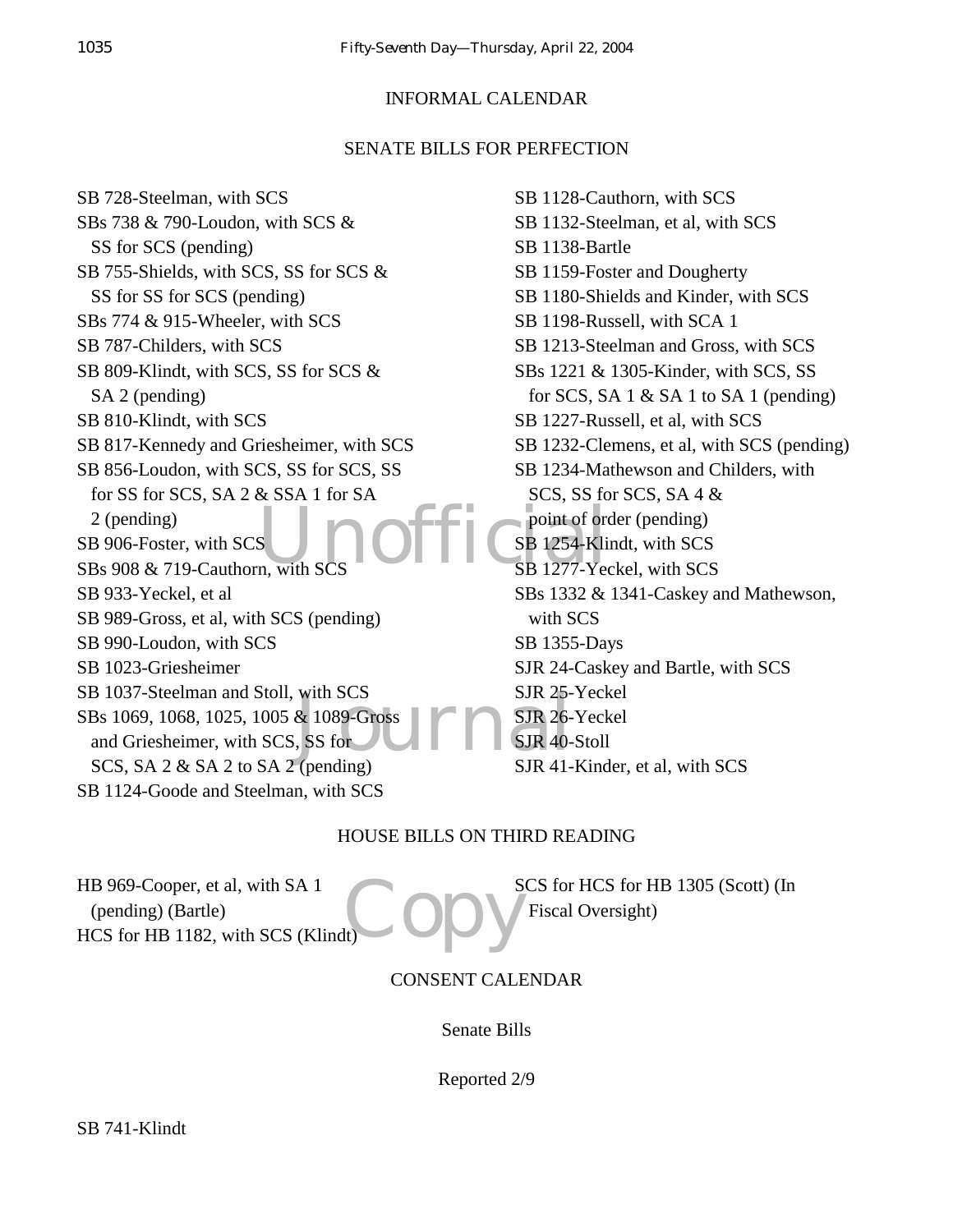#### Reported 3/15

SB 1189-Scott, with SCS

House Bills

Reported 4/5

SCS for HBs 1071, 801, 1275 & 989- Goodman (Childers) (In Fiscal Oversight) HCS for HB 947 (Cauthorn)

HB 975-Johnson (47), et al (Wheeler) HB 1047-Guest and Bivins (Klindt) HB 1107-Crawford, et al (Shields)

Reported 4/7

Vith SCS (Loudon)<br>ser (Jacob)<br>(Clemens)<br>DECLACS for HB<br>HB 970-Port HB 1070-Miller, et al (Scott) HB 938-Luetkemeyer, with SCS (Loudon) HB 923-Holand and Fraser (Jacob) HB 1622-Wasson, et al (Clemens) HCS for HB 1399 (Clemens) HCS for HB 1347 (Shields) HCS for HB 1363 (Gibbons)

HB 1291-Pearce (Cauthorn) HCS for HB 985 (Childers) HCS for HB 1246 (Loudon) HB 970-Portwood, et al (Shields) HS for HCS for HB 1290-Portwood, with SCS (Steelman)

 $J_{\text{with SCS}}$   $\text{HCS}_{\text{for}}$ Reported 4/13

**Copy** HB 822-Luetkemeyer, et al, with SCS (Vogel) HB 1187-Ervin, et al (Quick) HCS for HB 1321, with SCS (Klindt) HB 1362-Hobbs, et al (Cauthorn) HB 1377-Sutherland, et al (Griesheimer) HB 1398-Lager (Klindt) HB 1407-Mayer and Villa (Dolan)

HCS for HB 1456 & HB 824, with SCS (Foster) HB 1494-Ervin (Quick) HBs 1613, 1445, 1454, 1462, HCS for HB 1471, HBs 1608, 1612 & 1635- Morris, with SCS (Champion) (In Fiscal Oversight)

Reported 4/14

HB 1603-Lager (Klindt) HCS for HBs 1529 & 1655 (Griesheimer) HCS for HB 1136, with SCS (Dolan) HCS for HB 1422 (Cauthorn)

HCS for HB 1171 (Klindt) HB 1259-Threlkeld (Griesheimer) HB 1126-Seigfreid, et al (Mathewson) HCS for HB 1198 (Loudon)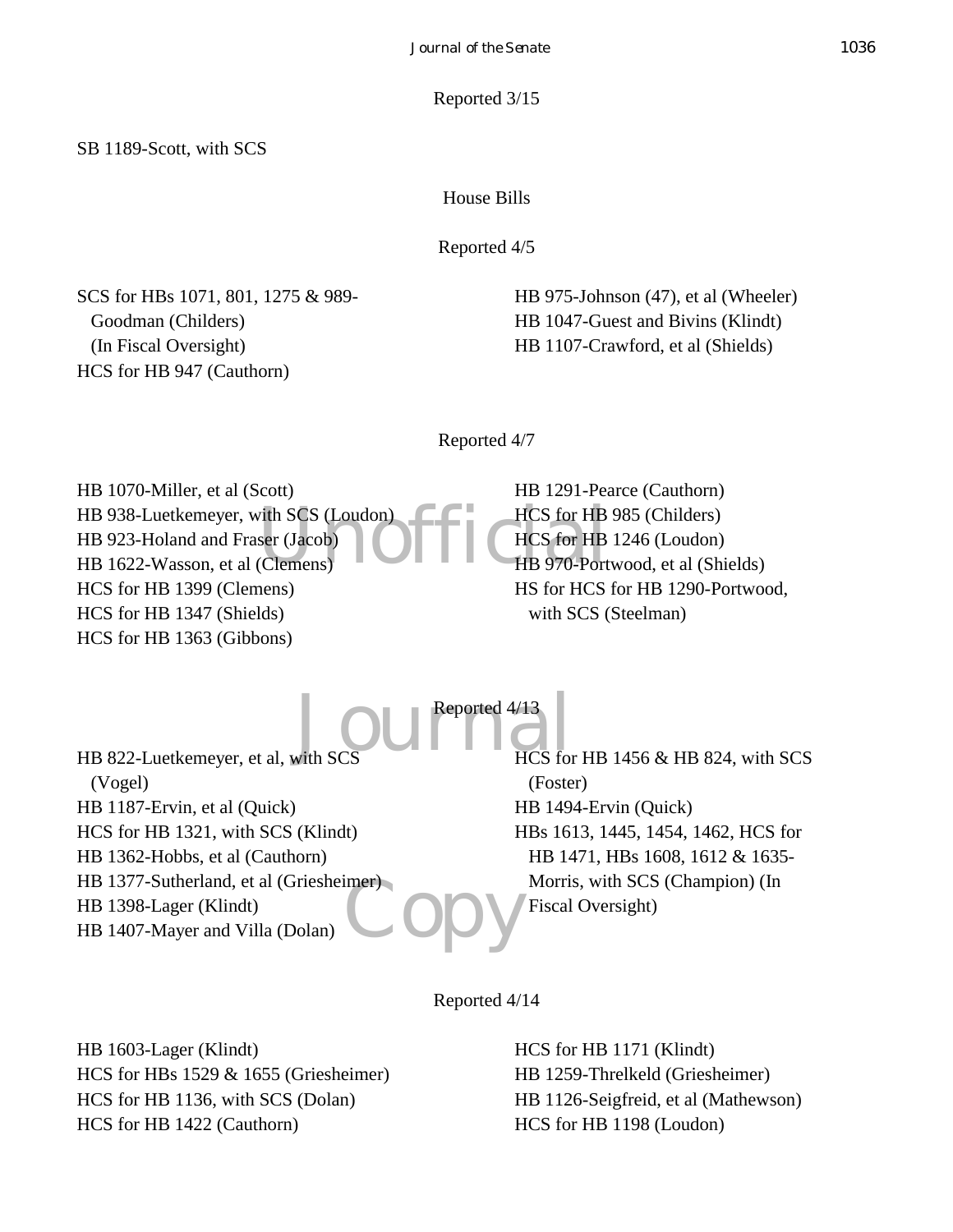HB 1502-Wilson (42), et al (Wheeler) HB 1217-Johnson (47), et al, with SCS (Wheeler) HB 1572-St. Onge, et al (Loudon) HCS for HB 1614 (Steelman) HCS for HB 1253, with SCS (Loudon) HB 884-Ward (Loudon) HCS for HB 1233 (Griesheimer) (In Fiscal Oversight)

HCS for HB 1090 (Quick) HB 1440-Deeken, with SCS (Scott) HB 1508-Baker (Bartle) HCS for HB 1660, with SCS (Klindt) HB 1616-Hanaway, et al (Gibbons) HB 1444-Moore, et al (Vogel) HCS for HB 988 (Bartle) HB 1634-Behnen, with SCS (Gross)

Reported 4/15

 $\sum_{\text{ell}}$  **DOFFICHES** for HBs Kelley (144),<br> $\begin{array}{c} \n\text{HB } 354 \\
\text{HB } 869 \\
\text{HCS for} \\
\end{array}$ HB 1317-Kingery, et al (Gibbons) HCS for HB 1405 (Callahan) HB 1114-Skaggs (Loudon) HB 1167-Kelly (144), et al (Clemens) HCS for HB 1284 (Dolan) HCS for HB 912 (Goode) HCS for HB 1449 (Vogel) HB 1149-May, et al (Steelman) HB 1442-Lipke, et al (Kinder) HB 960-Roark, with SCS (Champion) HBs 1029, 1438 & 1610-Henke, with SCS (Dolan) HB 826 & HCS for HB 883-Kelley (144), with SCS (Russell) HBs 996, 1142, HCS for HB 1201 & HB 1489-Dusenberg, et al, with SCS (Bartle)

HCS for HB 928, HCS for HB 1123 & HCS for HB 1280-Bivins, with SCS (Yeckel) HCS for HB 1179 (Days) HCS for HBs 1631 & 1623 (Champion) HCS for HB 798, with SCS (Klindt) HB 1364-Bishop, et al, with SCS (Quick) HB 1188-Lipke, et al, with SCS (Bartle) (In Fiscal Oversight) HB 904-Luetkemeyer (Vogel) HB 1427-Portwood (Wheeler) HB 994-Cunningham (145), et al (Scott) HB 869-Townley, et al (Caskey) HCS for HB 1192, with SCS (Cauthorn) HB 1048-Parker, et al (Klindt)

# SENATE BILLS WITH HOUSE AMENDMENTS

SS for SCS for SBs 740, 886 & 1178 Klindt, with HCS, as amended

Copy SB 1080-Nodler, et al, with HCS, as amended

# BILLS IN CONFERENCE AND BILLS CARRYING REQUEST MESSAGES

In Conference